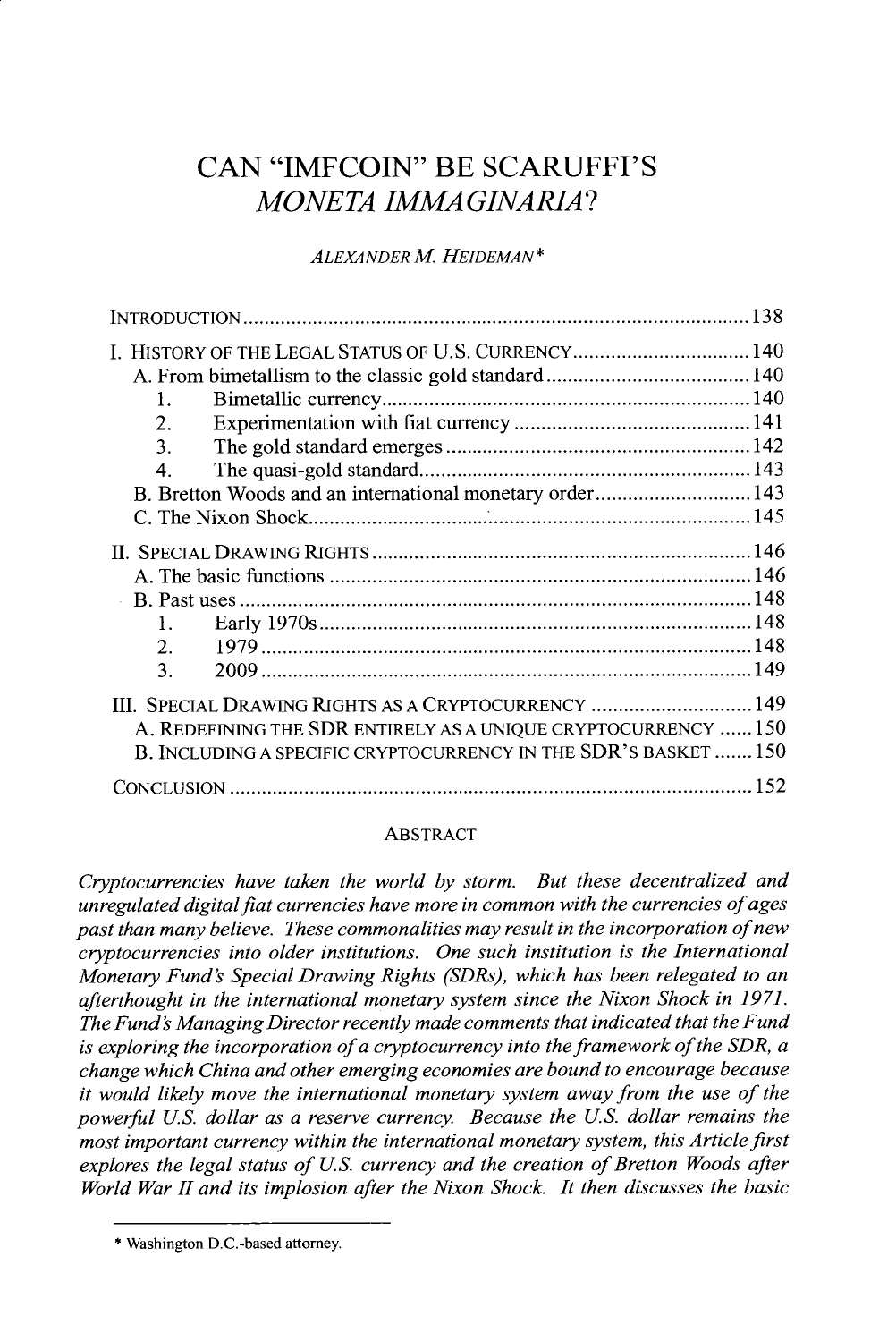*functions ofSDRs and their past uses. Finally, this Article explores two options that the Fund may have in incorporating cryptocurrencies into SDRs: (1) redefining the SDR as its own unique cryptocurrency; and (2) incorporating a specific cryptocurrency within the SDR s basket of currencies.*

#### **INTRODUCTION**

*Unafides, pondus, mensura, moneta sit una, Et status illcesus totius orbis erit.*

**-** Budelius'

Great societal unrest-fueled **by** the declining influence of corrupt and powerful institutions-can lead a disheartened and disillusioned people to look to a new monetary system based strictly on objective principles and removed from corruption and the whims of man. Today, this new monetary system might be a decentralized cryptocurrency, based on blockchain technology.<sup>2</sup> But during the Protestant Reformation, popular sentiment turned to a different kind of "world money."<sup>3</sup>

Gasparo Scaruffi, the Italian economist, proposed a universal money system based on strict, scientific principles, with a silver-to-gold ratio of  $12:1.^4$  In his system, money was to be uniform among all nations.' He called this system *moneta immaginaria*, or the imaginary coin, because it was merely a money-of-account.<sup>6</sup>

But Scaruffi's patrons and contemporaries never adopted his idea. The *moneta immaginaria* concept, though, did not fade. Vauban—adviser to the Sun King, Louis XIV-promoted the use of physical world coins, based on a universal monetary system, in **1690.'** And it was the Napoleonic desire for world money that resulted in the creation of the Latin Monetary Union, the nineteenth-century attempt to adopt a universal coinage with an agreed-upon gold content.<sup>8</sup> Immediately after World War **II,** however, the renowned law professor Arthur Nussbaum of Columbia University noted that "[w]hile international regulation of national monetary systems has long been on its way, the notion of 'world money' has proved sterile."<sup>9</sup>

But World War II also brought the wreckage of the modern international

**<sup>1.</sup> ARTHUR NUSSBAUM, MONEY IN THE LAW NATIONAL AND INTERNATIONAL: A COMPARATIVE STUDY IN THE BORDERLINE OF LAW AND ECONOMICS** 547 **(1950)** (quoting **BUDELILIS, DE MONETIS ET RE NUMARIA** *(1591)).* This phrase is often translated as, "One Faith, one Weight, one Measure, and one Coin Would all the world in harmony enjoin." *E.g.,* **ROBERT PHILLIPS, AMERICAN GOVERNMENT AND ITS PROBLEMS 720** (1941).

<sup>2.</sup> *E.g.*, Teddy Wayne, *Grandpa Had a Pension, This Generation Has Cryptocurrency*, N.Y. TIMES<br>3. 2017), https://www.nytimes.com/2017/08/03/style/what-is-cryptocurrency.html (Aug. **3, 2017),** https://www.nytimes.com/2017/08/03/style/what-is-cryptocurrency.html [https://perma.cc/3AJP-YCEH] ("Cryptocurrency has understandable appeal to millennials who came of age during the 2008 financial crisis and are now watching the rise of antiglobalist populism threaten the stability of the international economy.").

**<sup>3.</sup>** *See NUSSBAUM, supra* note **1,** at 547.

<sup>4.</sup> *See id.* at 548.

*<sup>5.</sup> See id.*

*<sup>6.</sup> See id.*

**<sup>7.</sup> NUSSBAUM,** *supra* note **1,** at **550** (citing **SEBASTIEN LE PRESTRE DE VAUBAN, VAUBAN: SA FAMILLE ET SES ECRITS (1910)).**

*<sup>8.</sup> See generally* **JOHN F. CHOWN, A HISTORY OF MONEY: FROM AD 800 83-92** *(2005).*

**<sup>9.</sup> NUSSBAUM,** *supra* note **1,** at **552.**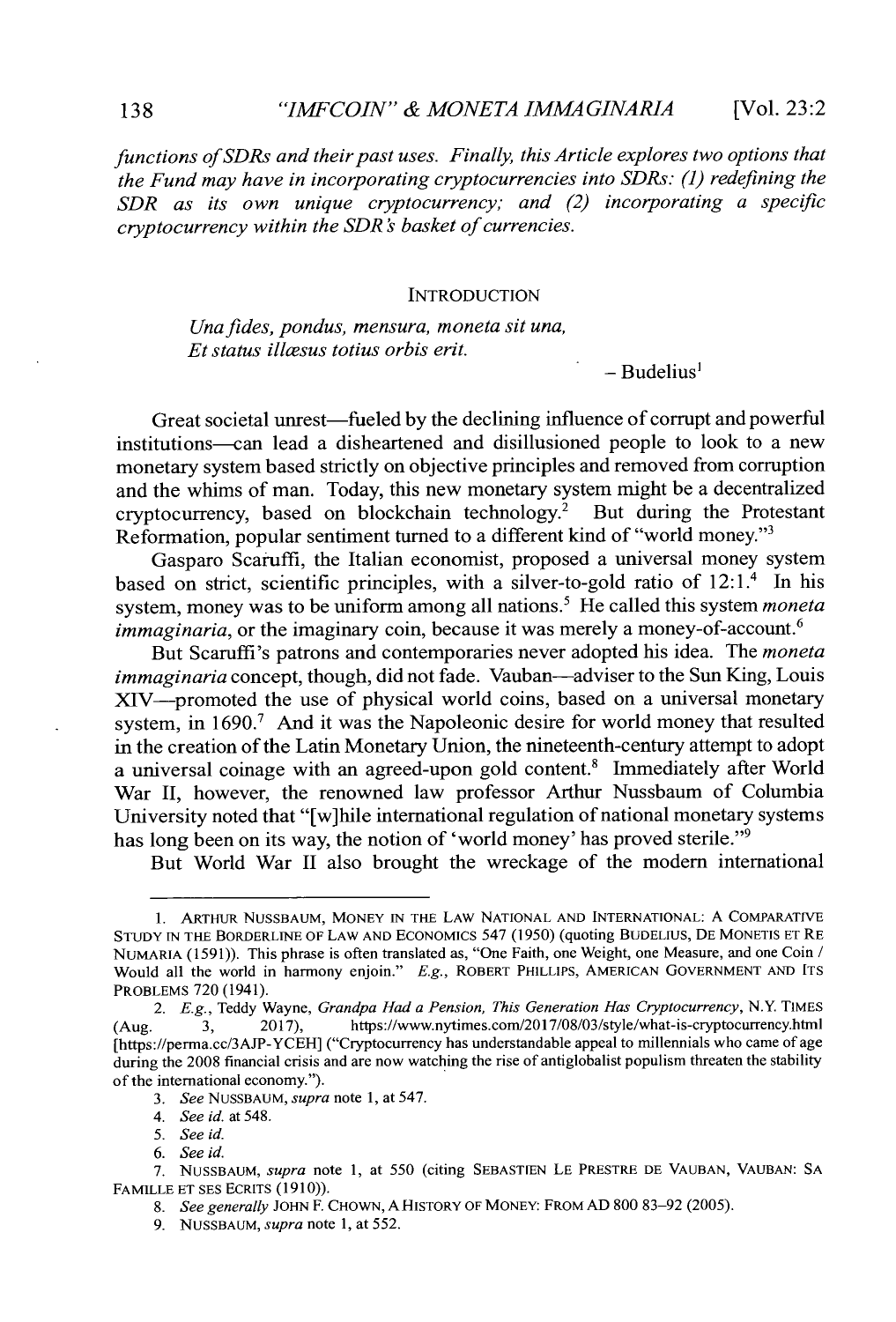economic scheme, one especially dominated **by** European interests. Any budding international monetary system, therefore, would naturally be controlled **by** the world's most viable economy. This economy was undoubtedly American: The nation's Gross National Product rose from **\$88.6** billion **in 1939** to **\$135** billion in  $1944<sup>10</sup>$  whereas European economies were decimated. The International Monetary Fund (IMF), therefore, was created and directed **by** American interests. The American dollar—the backbone of the new international monetary system—became its own kind of world money and has carried unprecedented power ever since. In just **150** years, the **U.S.** dollar went from a provincial bimetallic currency to an international quasi-gold currency.

The IMF further established the **U.S.** dollar as world money with the proposal to create Special Drawing Rights (SDRs). The SDR was put forward **by** John Maynard Keynes in 1944 as a supplementary international reserve asset whose value was initially defined **by** a gold standard." The IMF adopted the system in **1969** to "further advance toward the regulation of the international monetary system **by** law and by the exercise of reason under law."<sup>12</sup> But after the collapse of the Bretton Woods system in the 1970s—typically attributed to the Nixon Shock—the **IMF** redefined the SDR as a basket of world currencies focused primarily on the **U.S.** dollar, and it became somewhat of an afterthought in the global financial system.<sup>13</sup>

Recently, however, the IMF assembled financial experts to assess a broader role for the SDR and its potential contribution "to the smooth functioning of the international monetary system."<sup>14</sup> And causing further excitement, the Managing Director of the IMF noted that the SDR could have a digital future.<sup>15</sup> James Mackintosh of the *Wall Street Journal* dubbed this cryptocurrency version of the SDR the "IMFcoin."<sup>16</sup> And as several powerful nations in the international And as several powerful nations in the international community-including and, perhaps, especially China-encourage this development to eliminate the **U.S.** dollar's status and "exorbitant privilege,"l7 the legal structure of this new cryptocurrency remains unexplored.

In Part **I** of this Article, **I** briefly discuss the history of the **U.S.** dollar's legal status-especially because it served as the basis of the Bretton Woods system and

**<sup>10.</sup> ALAN S.** MILWARD, WAR, ECONOMY, **AND** SOCIETY **1939-1945 63, 67 (1979).**

**<sup>11.</sup>** Duncan Cameron, *Special Drawing Rights,* **36 INT'L J. 713,** 714 **(1981).**

<sup>12.</sup> **JOSEPH GOLD,** IMF, PAMPHLET SERIES NO. **13, SPECIAL DRAWING RIGHTS (1969).**

**<sup>13.</sup>** Press Release, International Monetary Fund, IMF Launches New SDR Basket Including Chinese Renminbi, Determines New Currency Amounts (Sept. **30, 2016).**

<sup>14.</sup> Press Release, International Monetary Fund, The IMF Launches Consultations on the Role of the Special Drawing Right with External Advisory Group (Oct. **31, 2016).**

<sup>15.</sup> Christine Lagarde, Managing Dir., IMF, Central Banking and Fintech-A Brave New World?,<br>Address Before the Bank of England Conference (Sept. 29, 2017), Address Before the Bank **of** England Conference (Sept. **29, 2017),** http://www.imf.org/en/News/Articles/2017/09/28/sp092917-central-banking-and-fintech-a-brave-newworld [https://perma.cc/9A47-Z9YY].

**<sup>16.</sup>** James Mackintosh, *Forget Bitcoin, Have You Heard of IMFcoin?,* WALL **ST. J.** (Oct. **5, 2017),** https://www.wsj.com/articles/forget-bitcoin-have-you-heard-of-imfcoin-1507228382 [https://perma.cc/2DL9-PR2H].

*<sup>17.</sup> See* BARRY **EICHENGREEN,** EXORBITANT PRIVILEGE: THE RISE **AND** FALL OF THE DOLLAR **AND** THE **FUTURE** OF **THE INTERNATIONAL** MONETARY SYSTEM 4 (2011) ("This has long been a sore point for foreigners,... Charles de Gaulle made the issue a *cause célèbre* in a series of presidential press conferences in the 1960s. His finance minister, Valdry Giscard d'Estaing, referred to it as America's 'exorbitant privilege."').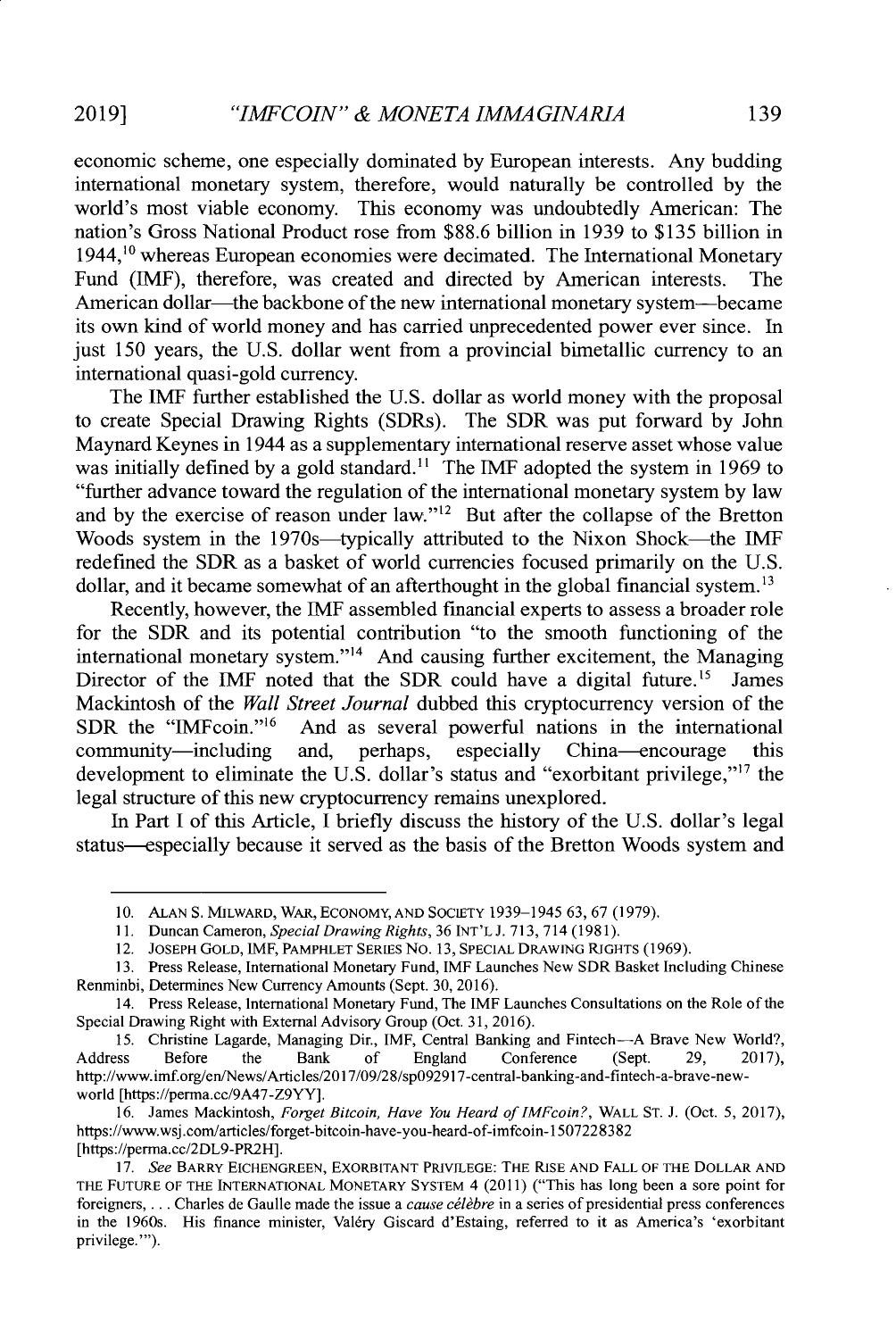an international monetary order. **I** also examine the Nixon Shock and the resultant collapse of Bretton Woods.

Part II focuses specifically on the development of the SDR and its basic functions as well as past uses. Finally, **in** Part III, I explore the implications of two plausible methods of adopting a cryptocurrency version of the SDR: the redefinition of the SDR entirely as a cryptocurrency and the incorporation of a cryptocurrency within the current SDR basket.

#### **I.** HISTORY OF THE **LEGAL STATUS** OF **U.S.** CURRENCY

To best understand the postwar international monetary order, one must **fully** comprehend money's position as a central player in the development of the American economy.<sup>18</sup> Frankly, this is because that international order was largely formed and dictated **by** American policy-makers and continues to be chiefly impacted **by** American economic policy.

Money has always claimed an important position in American society. John Locke noted that the unique invention of a capitalist monetary system in the West allowed for the accumulation of property without waste.<sup>19</sup> The American Founders considered this accumulation and ownership of property fundamental.<sup>20</sup> The considered this accumulation and ownership of property fundamental.<sup>20</sup> development of American monetary policy amply illustrates various legal regimes of bimetallism,<sup>21</sup> fiat currencies,<sup>22</sup> the gold standard,<sup>23</sup> and the quasi-gold standard.<sup>24</sup>

Ultimately, these American experiences shaped the evolution of the Bretton Woods system.<sup>25</sup> And these American economic policies are precisely what would cause the demise of Bretton Woods in the 1970s.<sup>26</sup>

## *A. From bimetallism to the classic gold standard*

#### **1.** Bimetallic currency

In **1791,** Alexander Hamilton recommended a bimetallic currency at a fixed **15:1** ratio of silver-to-gold,<sup>27</sup> despite his personal preference for a gold standard.<sup>28</sup> And,

- 24. *See infra* Part I.A.4.
- *25. See infra Part I.B.*
- **26.** *See infra* Part **I.C.**

**28.** Alexander Hamilton's viewpoint is outlined below:

*<sup>18.</sup> See* Christine Desan, *Money as a Legal Institution, in* **MONEY IN THE WESTERN LEGAL TRADITION: MIDDLE AGES TO BRETTON WOODS 18, 18** (David Fox **&** Wolfgang Ernst eds., **2016).**

*<sup>19.</sup> See* **JOHN LOCKE, THE SECOND TREATISE OF CIVIL GOVERNMENT AND A LETTER CONCERNING TOLERATION** *47* **(J.** W. Gough ed., Basil Blackwell **&** Mott Ltd. 1948) **(1689)** ("And thus came in the use of money-some lasting thing that men might keep without spoiling, and that, **by** mutual consent, men would take in exchange for the truly useful but perishable supports of life.").

*<sup>20.</sup> See, e.g.,* Thomas **G.** West, *The Economic Principles of America's Founders: Property Rights, Free Markets, and Sound Money* **9** (Heritage Found., First Principles Series No. **32, 2010).**

<sup>21.</sup> *See infra* Part **I.A.1.**

<sup>22.</sup> *See infra* Part **J.A.2.**

**<sup>23.</sup>** *See infra* Part **I.A.3.**

**<sup>27.</sup> ALEXANDER HAMILTON, REPORT ON THE ESTABLISHMENT OF A MINT (1791),** https://founders.archives.gov/documents/Hamilton/01-07-02-0334-0004#ARHN-01-07-02-0334-0004-fn-0122 [https://perma.cc/QD6F-ZWYF].

Although [Hamilton] preferred a monometallic gold standard, he proposed a system of bimetallism, since "to annul the use of either of the metals, as money, is to abridge the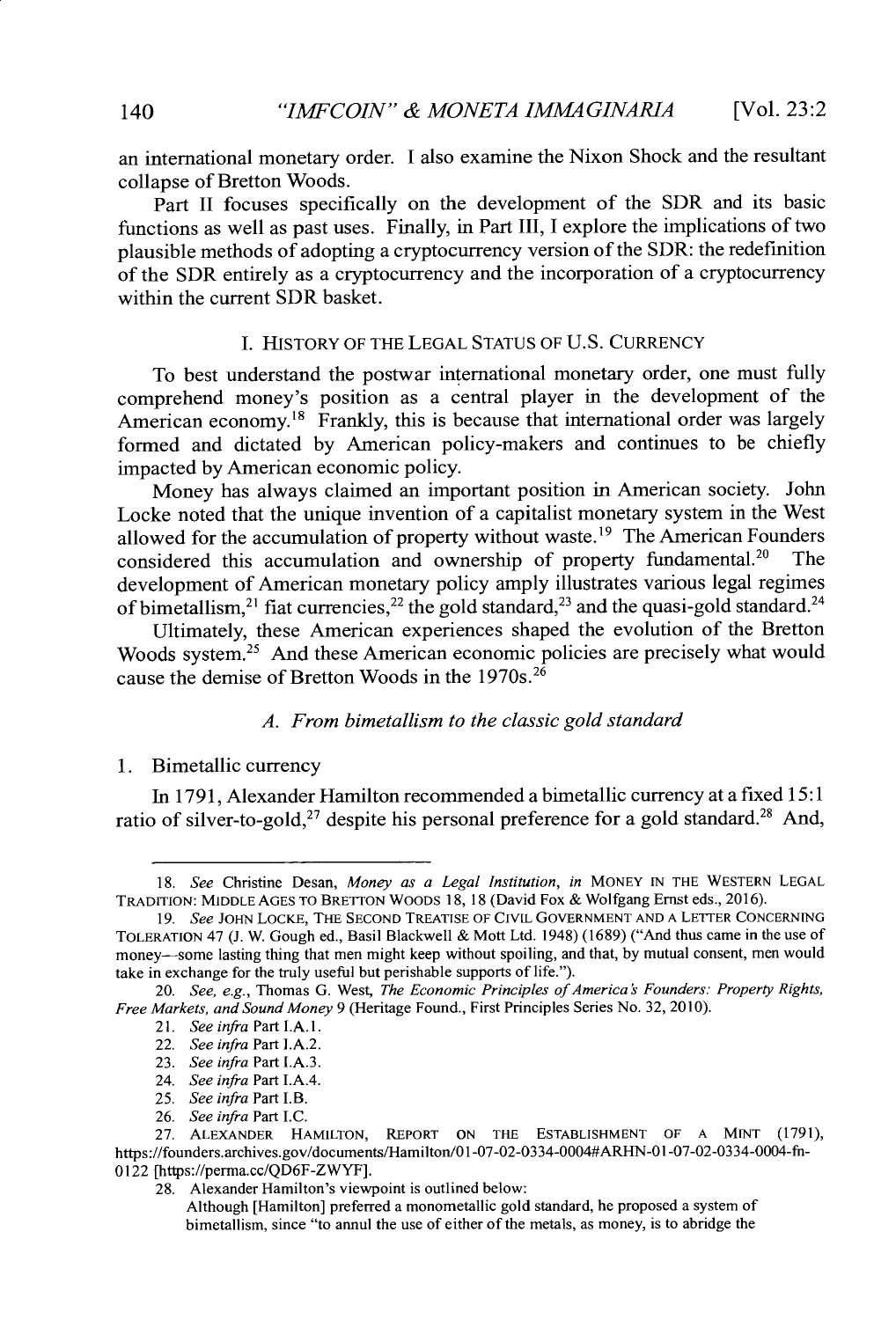under its newly-enumerated constitutional powers,<sup>29</sup> Congress adopted his recommendation after very little debate.<sup>30</sup> This was known as the Coinage Act of **1792,31** and it fixed the gold dollar at *24.75* grains of pure gold and the silver dollar at  $371.25$  grains of pure silver.<sup>32</sup> But the fixed ratio of 15:1 nearly precisely corresponded to the contemporaneous market silver-to-gold ratio, and, after the massive increase in silver production from Mexican mines during the early 1800s, gold coins disappeared from the **U.S.,** and silver coins suddenly dominated the market.<sup>33</sup>

Despite the economic changes, the standard remained until the Coinage Act of 1834,34 which was notably the only Jacksonian reform measure quickly adopted **by** Congress.<sup>35</sup> Best understood in the context of Andrew Jackson's Bank War,<sup>36</sup> the Act adjusted the silver-to-gold ratio from **15:1** to **16:1,** making gold significantly cheaper. This, in turn, resulted in silver's expulsion from the country, and gold was finally brought back into circulation.<sup>37</sup>

## 2. Experimentation with fiat currency

The first form of American fiat currency would soon flourish.<sup>38</sup> The U.S. government, under financial pressures from the Civil War, began to issue treasury notes.<sup>39</sup> Convertibility of those notes, however, proved to be a concern.<sup>40</sup> So for the first time, in **1862,** the government issued non-convertible legal tender to the amount of \$150 million.<sup>41</sup> The value of this legal tender—known as greenbacks—rose and

41. Legal Tender Act of **1862,** ch. **33,** 12 Stat. 345 **(1862)** ("That the Secretary of the Treasury is hereby authorized to issue, on the credit of the United States, one hundred and **fifty** millions of dollars of

quantity of the circulating medium; and is liable to all the objection which arise from a comparison of the benefits of a full, with the evils of a scanty circulation."

*See* **PAUL STUDENSKI & HERMAN** EDWARD KROOSS, FINANCIAL HISTORY OF THE **UNITED** STATES **62 (1952). 29. U.S. CONST.** art. **I, § 8** ("The Congress shall have power to **. . .** coin money, regulate the value thereof.. **. .").**

*<sup>30.</sup> See* **ANGELA** REDISH, BIMETALLISM: **AN** ECONOMIC **AND** HISTORICAL ANALYSIS **11** (2000).

**<sup>31.</sup>** Coinage Act of **1792,** ch. **16, 1** Stat. 246 **(1792).**

**<sup>32.</sup>** *Coinage Legislation, 9* BANKING **L.J.** *105, 105* **(1893).**

**<sup>33.</sup>** *See* RON **PAUL &** LEWIS LEHRMAN, THE **CASE** FOR **GOLD 31-32 (2d** ed. **2011).** This monetary principle is referred to as Gresham's Law, which states that "bad money drives good money out of circulation." *See generally* Scorr **G.** DACKO, THE **ADVANCED** DICTIONARY OF MARKETING: **PUTTING** THEORY TO **USE** 243 **(2008).**

<sup>34.</sup> Coinage Act of 1834, ch. **95,** 4 Stat. **699** (1834).

**<sup>35.</sup> STEPHEN** W. **STATHIS,** LANDMARK **LEGISLATION 1774-2002 56 (2003).**

**<sup>36.</sup>** This was the political struggle over the issue of re-chartering the Second Bank of the **U.S.** during Jackson's presidency. *See generally* **PAUL KAHAN,** THE BANK WAR: **ANDREW JACKSON,** NICHOLAS BIDDLE, **AND** THE **FIGHT** FOR AMERICAN **FINANCE (2016).** Proponents of the Coinage Act of 1834 believed that **"by** promoting the currency of gold they would strike a blow at the currency of bank notes, especially those of the Bank of the United States." Paul M. O'Leary, *The Coinage Legislation of 1834,45* **J.** POL. ECON. **80, 80 (1937).**

**<sup>37.</sup> JAMES S. OLSEN &** ABRAHAM **0. MENDOZA, AMERICAN** ECONOMIC HISTORY: **A** DICTIONARY **AND CHRONOLOGY** 124 **(2015).**

**<sup>38.</sup>** Fiat currency is unbacked; therefore, it has no intrinsic value. *See* **N.** GREGORY MANKW, BRIEF PRINCIPLES OF MACROECONOMICS 222 **(2015).** Rather, its value is based merely on government decree. *See id.*

**<sup>39.</sup> CRAIG** K. ELWELL, **CONG.** RESEARCH SERV., R41887, BRIEF HISTORY OF THE **GOLD STANDARD IN** THE **UNITED** STATES **5 (2011).**

<sup>40. &</sup>quot;The policy of guaranteeing convertibility of currency into real commodities **. . . ."** PATRICK **COLLINS,** CURRENCY CONVERTIBILITY: THE RETURN TO **SoUND** MONEY 1 **(1985).**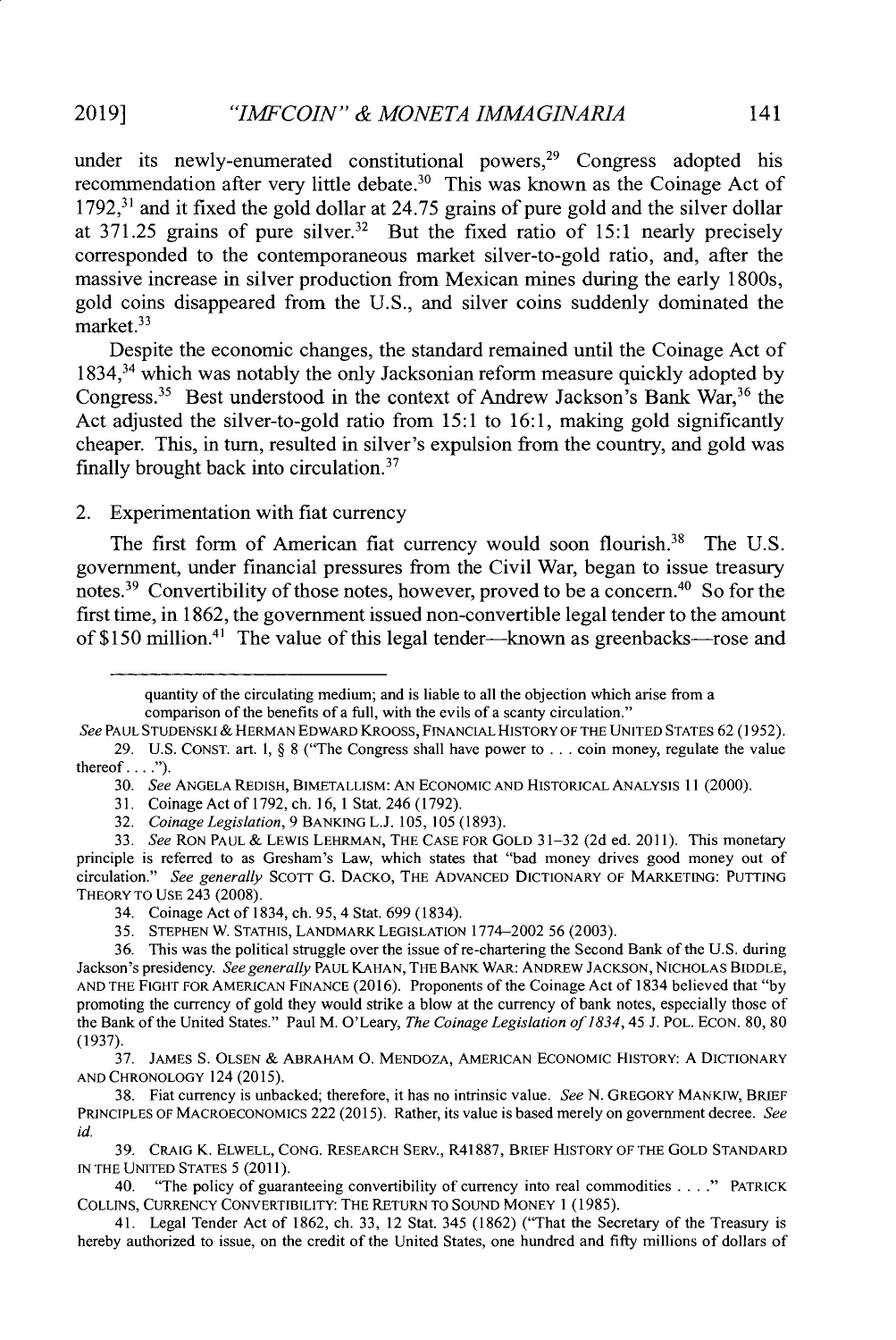fell during the Civil War, often based on Union battle successes and failures.<sup>42</sup>

After the Civil War, Treasury Secretary Hugh McCulloch-fueled **by** concerns that fiat currency allowed for the politicization of monetary policy-began to withdraw the greenbacks from circulation.<sup>43</sup> The government's momentary experiment with fiat currency finished when the market exchange rate of greenbacks for gold was brought back to the antebellum level.<sup>44</sup> Withdrawal ended in 1878: frozen at about \$347 million in circulation.45

#### **3.** The gold standard emerges

Congress officially ended bimetallism with the Coinage Act of **1873,46** which decisively planted the nation on the gold standard. Due to a later economic crisis, critics derided the Act as the "Crime of **'73,"47** but it appears Congress intended not to overhaul the bimetallist system; the intention was merely to reestablish gold convertibility and eliminate fiat currency.<sup>48</sup> Alas, in defining the value of American currency within the Act, Congress failed to include the silver dollar.<sup>49</sup> The omission, however, proved economically powerful.

The resultant demonetization of silver **by** the Act was probably one of the causes of the Panic of **1873,** the most severe economic recession in the **U.S.** until the Great Depression.<sup>50</sup> And once the American public became aware of these consequences, congressional advocates of silver passed the Bland-Allison Act in **1878,"** despite a veto by President Hayes.<sup>52</sup> In an attempt to counteract deflation brought on by the Panic, this Act required the **U.S.** Treasury to put a specified amount of silver into circulation as silver dollars.<sup>53</sup> But American monetary policy has never been isolated from and unaffected **by** the global economy, so when world-silver prices fell, silver once again flooded the American market, where the price of silver was artificially high.<sup>54</sup>

United States notes, not bearing interest, payable to bearer . . . ."); JAMES LAURENCE LAUGHLIN, THE HISTORY OF BIMETALLISM **IN** THE **U.S. 87 (1891).**

<sup>42.</sup> H. W. BRANDS, GREENBACK **PLANET:** How THE DOLLAR **CONQUERED** THE WORLD **AND THREATENED CIVILIZATION AS** WE KNOW IT **13** (2011) ("'Along with ordinary happenings, we fellows in Wall Street had the fortunes of the war to speculate about,' Daniel Drew, one of the most active speculators, recalled. 'That always makes great doings on a stock exchange. It's good fishing in troubled waters."').

<sup>43.</sup> **SAMUEL** DECANIO, DEMOCRACY **AND** THE **ORIGINS** OF THE **AMERICAN** REGULATORY **STATE 60 (2015).**

<sup>44.</sup> ELWELL, *supra* note **39,** at **6.**

*<sup>45.</sup> Id.; see also* **BENJAMIN J.** KLEBANER, **AMERICAN** COMMERCIAL BANKING: A HISTORY **62 (1990)** (stating that the \$347 million was left in circulation to appease agricultural interest).

<sup>46.</sup> Coinage Act of **1873,** ch. **131, 17** Stat. 424 **(1873).**

<sup>47.</sup> *E.g.,* Peter Porcupine, *The Crime of '73,* N.Y. TIMES, Aug. **20, 1896,** at **5.**

<sup>48.</sup> ELWELL, *supra* note **39,** at **6.**

<sup>49.</sup> *Id.*

*<sup>50.</sup> See* **STEVEN** P. RETI, SILVER **AND GOLD:** THE POLITICAL ECONOMY OF **INTERNATIONAL** MONETARY **CONFERENCES, 1867-1892 67-68 (1998).**

*<sup>51.</sup>* Bland-Allison Act, ch. 20, 20 Stat. **25 (1878).**

**<sup>52.</sup>** President Rutherford B. Hayes, Remarks at the House of Representatives (Feb. **8, 1878)** (transcript available at the Miller Center of Public Affairs at the University of Virginia).

*<sup>53.</sup>* Bland-Allison Act, ch. 20, 20 Stat. **25 (1878)** ("That there shall **be** coined, at the several mints of the United States, silver dollars **.** . **.** [which] shall be legal tender, at their nominal value, for all debts and dues public and private, except where otherwise expressly stipulated in the contract.").

*<sup>54.</sup> See ELWELL, supra* note **39,** at **7.**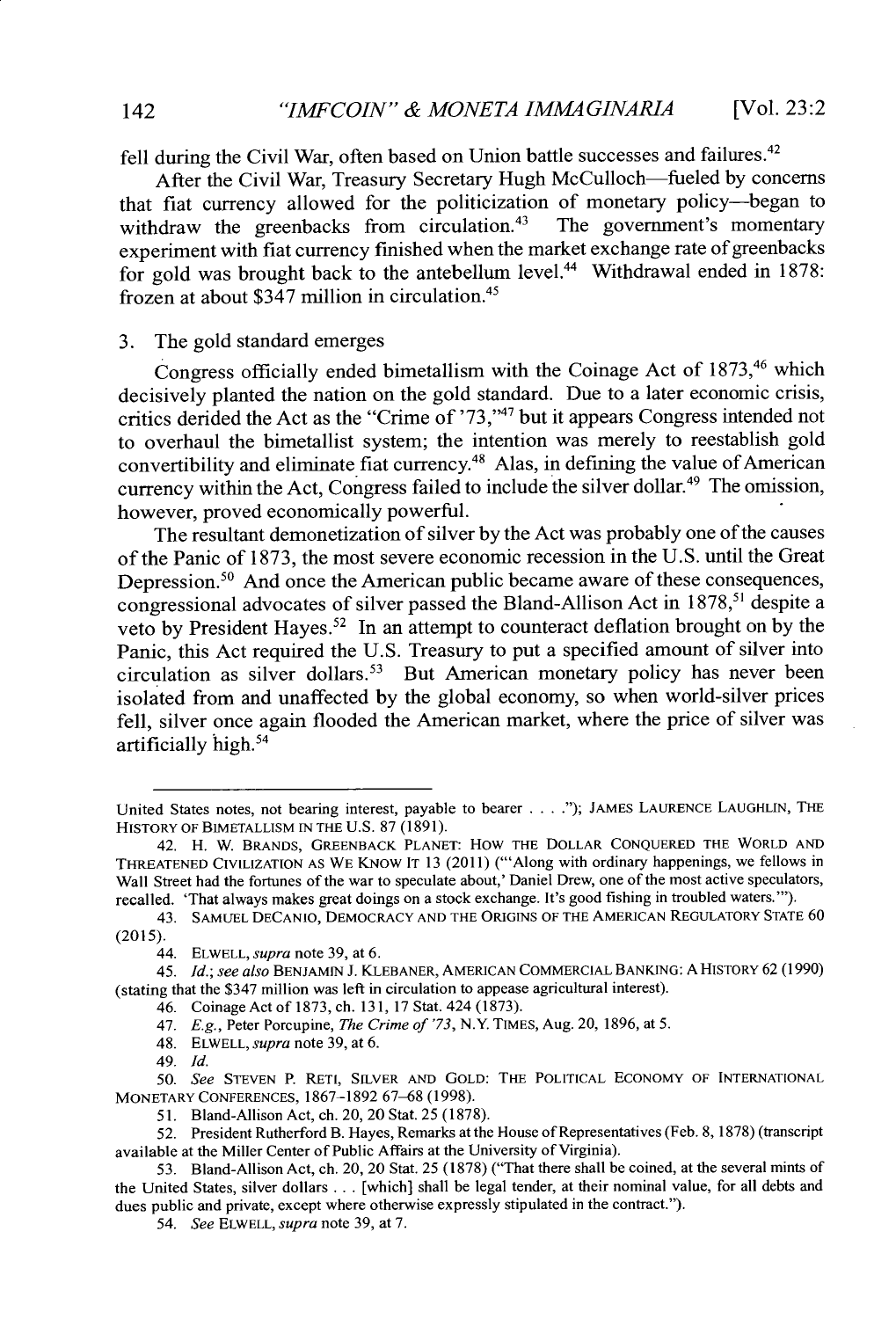The political struggle between proponents of the gold standard and proponents of bimetallism was at a high when William Jennings Bryan delivered his famed "Cross of Gold" speech during the presidential election of **1896."** But despite the populist fervor surrounding Bryan, William McKinley was the victorious candidate,  $56$  and, with his election, Congress passed the Gold Standard Act.  $57$  The Act reaffirmed governmental commitment to the gold standard, and, for the first time, a gold reserve for paper notes was formally established.<sup>58</sup>

## 4. The quasi-gold standard

The gold standard remained in place during the early 1900s, but President Franklin **D.** Roosevelt was moved to action **by** the drastic conditions of the Great Depression and suspended gold convertibility. He signed an executive order requiring gold-coin "hoarders" to deliver their coins to the Federal Reserve, effectively criminalizing civilian possession of gold coins.<sup>59</sup>

Congress then passed the Gold Reserve Act **in** 1934.60 The Act limited gold transactions to official settlements with other countries' central banks and officially outlawed private possession of any gold.<sup>61</sup> Gold coins were withdrawn from circulation and melted into bullion.<sup>62</sup> So while the value of the dollar continued to be defined in terms of gold, American citizens could no longer convert their dollars into gold, thus creating the quasi-gold standard. $63$ 

## *B. Bretton Woods and an international monetary order*

It was under Roosevelt's quasi-gold standard-a gold standard without convertibility-that the Bretton Woods system was established. After three years of drafting **by** American and British officials, they planned to meet in the summer of 1944 at Bretton Woods, New Hampshire. $64$  It was precisely the three years of thorough planning that caused IMF's official historian, Margaret Garritsen de Vries,

*Id.; see also Hoarding of Gold, N.Y.* TIMES, Apr. **6, 1933,** at **16.**

**63.** ELWELL, *supra* note **39,** at **11.**

*<sup>55.</sup>* William Jennings Bryan, Address to the National Democratic Convention (July **9, 1896).**

*<sup>56.</sup>* Bryan's supporters were typically those with agricultural interests, whereas McKinley's supporters were those with banking interests. **E.g.,** QUENTIN R. SKRABEC, JR., WLLIAM MCKINLEY: APOSTLE OF PROTECTIONISM *74* **(2008)** ("Most of the Republican Party stood with the Eastern bankers for the gold standard. The gold standard tightened the money supply and this particularly hurt the farmers. Farmers needed mortgages. The use of silver could help bring down interest rates.").

**<sup>57.</sup>** Gold Standard Act, ch. 41, **31** Stat. 45 **(1900).**

**<sup>58.</sup>** ELWELL, *supra* note **39,** at **8.**

**<sup>59.</sup>** Exec. Order No. **6102 (1933).** The Executive Order addressed the issue of hoarding: The Executive order issued **by** the President yesterday amplifies and particularizes his earlier warnings against hoarding. On March **6,** taking advantage of a wartime statute which had not been repealed, he forbade the hoarding "of gold or silver coin or bullion or currency," under penalty of **\$10,000** fine or ten years' imprisonment or both.

**<sup>60.</sup>** Gold Reserve Act, Pub. L. No. **73-87,** 48 Stat. **337** (1934).

**<sup>61.</sup>** Jewelry ownership was still allowed. *See* KwASI KWARTENG, WAR **AND GOLD: A** FIVE-HUNDRED-YEAR HISTORY OF EMPIRES, ADVENTURES **AND** DEBT **131** (2014).

**<sup>62.</sup>** *Id.*

*<sup>64.</sup> See* Margaret Garritsen **de** Vries, *The Bretton Woods Conference and the Birth ofthe International Monetary Fund, in* **THfE** BRETTON WOODS-GATT SYSTEM: RETROSPECT **AND** PROSPECT AFTER FlFTY YEARS **3, 3** (Orin Kirshner ed., **1996).**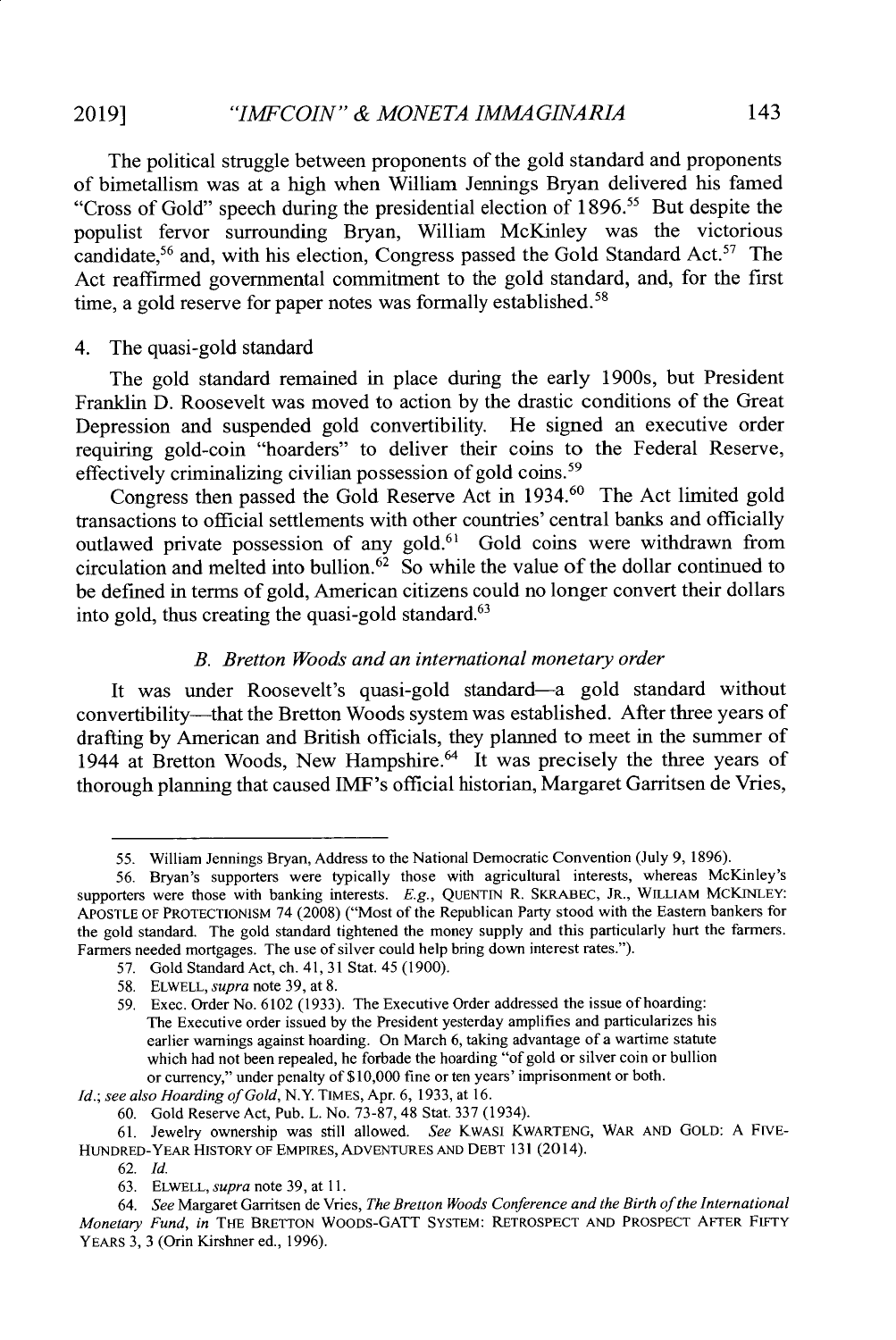to call Bretton Woods "the most successful economic conference ever held."<sup>65</sup>

At Bretton Woods, forty-five participating nations negotiated an agreement to establish a new exchange rate and an international payments policy.<sup>66</sup> The system was meant to deter some of the economic causes of the Great Depression, forcing participating nations to surrender a degree of their monetary sovereignty.<sup>67</sup> This willful surrender was likely motivated **by** a global desire to access **IMF** resources and U.S. monetary support for reconstruction in a postwar world.<sup>68</sup>

The newly-established exchange rate was a pegged—or fixed—exchange rate.<sup>69</sup> This meant that the forty-five nations would determine the value of their respective currencies based on an agreed-upon and specified rate.<sup>70</sup> John Maynard Keynes-who, along with Harry Dexter White, $7<sup>1</sup>$  spearheaded the economic policies behind Bretton Woods-proposed the creation of a new international reserve currency, which he called the "bancor."<sup>72</sup> This was, in a way, another revival of Scaruffi's earlier *moneta immaginaria:* it was similar to a conceptual world money system and existed merely as a money-of-account. But the **U.S.** delegation avoided further discussion of the "bancor" at Bretton Woods in the hopes that the **U.S.** dollar would become the new reserve currency,<sup>73</sup> thus increasing the stature of the alreadypowerful dollar and American economy.

Ultimately, the agreed-upon Bretton Woods system imposed some important obligations on its members: Article **III** required members to pay their quota-25% of which was to be in gold<sup>74</sup>—to the IMF; Article IV required members to keep their exchange rate within a **1%** bandwidth around par values; and Article **VIII** forbade restrictions on current payments without the consent of the *IMF.75* **All** these

*<sup>65.</sup> Id.*

**<sup>66.</sup>** Peter Kugler, *The Bretton Woods System: Design and Operation, in* MONEY **IN** THE WESTERN **LEGAL** TRADITION: MIDDLE **AGES** TO BRETTON WOODS **611, 611** (David Fox **&** Wolfgang Ernst eds., **2016);** *see also* Kurt Schuler **&** Mark Bernkopf, *Who Was at Bretton Woods?,* (Cent. for Fin. Stability, Paper in Financial History, 2014) (providing a complete list of attendees).

**<sup>67.</sup>** Kugler, *supra* note **66,** at **611-12.**

**<sup>68.</sup> Id.** at **612.**

**<sup>69.</sup>** L. Randall Wray, *Introduction: The Continuing Legacy ofJohn Maynard Keynes, in* **KEYNES** FOR THE TWENTY-FIRST CENTURY: THE **CONTINUING RELEVANCE** OF THE **GENERAL** THEORY **1, 10** (Mathew Forstater **&** L. Randall Wray eds., **2008).**

*<sup>70.</sup> See generally* **E.** F. Schumacher, *Multilateral Clearing, 10* **ECONOMICA 150** (1943).

**<sup>71.</sup>** White was later accused of being a Soviet spy. *See generally* R. BRUCE CRAIG, **TREASONABLE DOUBT:** THE HARRY DEXTER WHITE SPY **CASE** (2004).

**<sup>72.</sup>** HENDRIK **VAN DEN** BERG, **INTERNATIONAL ECONOMICS:** A HETERODOX APPROACH 473 **(3d** ed. **2017).**

**<sup>73.</sup>** *Id.* at 434. Others note that the structure of the **U.S.** federal government implicitly allows ambitious officials to discuss creative ideas in an international forum, but it limits the implementation of those ideas because they are "obliged to run the gauntlet created **by** an elaborate system of checks and balances inside the **U.S.** political structure; and in the process, any measures that would seem to tie the hands of the Congress or the courts have usually been cut back or abandoned." Raymond Vernon, *The U.S. Government at Bretton Woods and After, in* THE BRETTON WOODS-GATT SYSTEM: RETROSPECT **AND** PROSPECT AFTER FIFTY YEARS **52,** *52-53* (Orin Kirshner ed., **1996).** Perhaps the avoidance of discussing the "bancor" further was founded on the understanding that the chances of congressional approval were minimal.

<sup>74.</sup> This began the IMF's acquisition of gold. In March **2011,** it held around *90.5* million ounces of gold (valued at about \$4.4 billion). Catherine R. Schenk, *The Global Gold Market and the International Monetary System, in* THE GLOBAL **GOLD** MARKET **AND THE INTERNATIONAL** MONETARY SYSTEM FROM THE **LATE** 19TH **CENTURY** TO **THE PRESENT:** ACTORS, NETWORK, POWER **17, 27** (Sandra Bott ed., **2013).**

**<sup>75.</sup>** Kugler, *supra* note **66,** at **618-19.**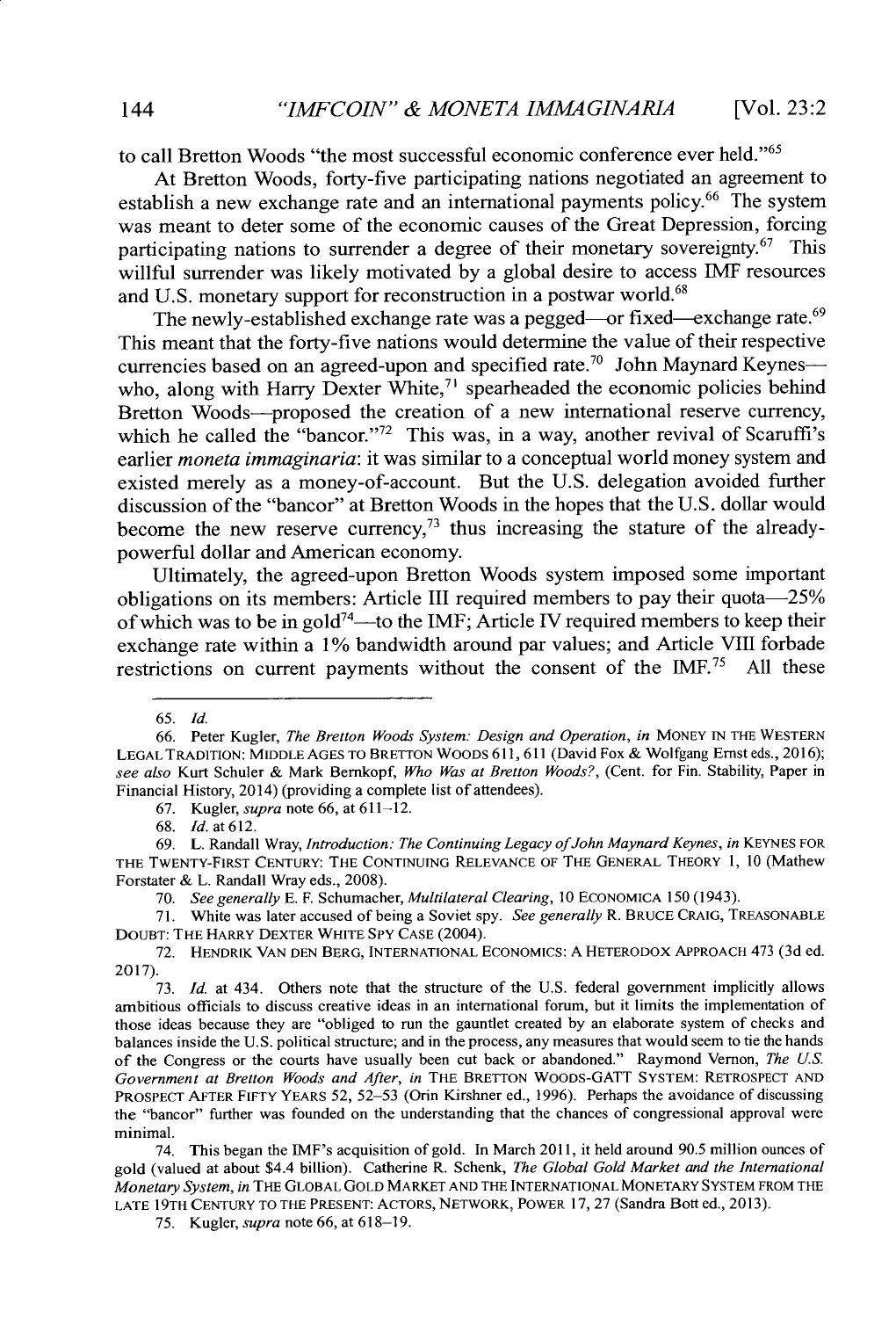obligations intended to avoid protectionism, currency wars, and unstable exchange rates—each of which were suspected contributors to the Great Depression.<sup>76</sup>

Most importantly for the **U.S.,** Bretton Woods implicitly fixed the pegged exchange rate to the American dollar. Unfortunately for the American citizen, this allowed foreign central bankers to do what the American citizen could do no longer: the privilege of convertibility was granted to the foreign banker, allowing for the exchange of excess dollars for gold at any time.<sup>77</sup> This attribute would later serve as one of the primary reasons for the demise of the system under American leadership. But, viewing these attributes as beneficial, Congress passed the Bretton Woods Agreements Act in July *1945,* and the **U.S.** officially entered the IMF five months later.

#### *C. The Nixon Shock*

And so, the framework of an international monetary order existed, but due to several obstacles, it took nearly fifteen years for the Bretton Woods system to operate.<sup>79</sup> Once fully operational in 1958, however, the system prevailed with the U.S. dollar as the world's reserve currency until  $1971$ .<sup>80</sup> And the system was extremely successful: even today, Bretton Woods is "associated with higher and more stable economic growth than in any other period in the past **150** years with the exception of the Great Moderation from **1983** to **2006.""**

But several factors would lead to Bretton Woods' demise, two of the most important of which were the rise of inflation in the **U.S.** and the threat of foreign convertibility.<sup>82</sup> Inflation began in the late 1960s due to the financing of the Vietnam War and the funding of President Johnson's Great Society.<sup>83</sup> This extreme inflation-an average of 8.8%-began after a decade of price stability, with only minimal inflation at an annual rate of 1% or 2%.<sup>84</sup> The threat of convertibility loomed large. **If** foreign central bankers were determined to liquidate their dollars, **U.S.** gold sources could be entirely depleted. This would leave nothing to back currency. The **U.S.** Treasury urged the State Department to attempt to develop diplomatic policies meant to deter this behavior, such as the constant threat to pull out U.S. troops from much-needed areas in Soviet-dominated Europe.<sup>85</sup>

On August **15, 1971,** after a meeting with his economic advisers at Camp David,

**<sup>76.</sup>** Michael **D.** Bordo, *The Operation and Demise ofthe Bretton Woods System* 1 (Hoover Inst., Econ., Working Paper No. **16116, 2017).**

**<sup>77.</sup> FRANCIS J.** GAVIN, **GOLD,** DOLLARS, **&** POWER: THE **POLITICS** OF **INTERNATIONAL** MONETARY **RELATIONS, 1958-1971 23** (2004).

**<sup>78.</sup>** Bretton Woods Agreements Act, ch. **339, 59** Stat. **512** (1945).

**<sup>79.</sup>** Obstacles to operation included bilateral issues and a shortage of the **U.S.** dollar. *Bordo, supra* note **76,** at **6.**

**<sup>80.</sup>** *Id. at* 11.

**<sup>8 1.</sup>** *Id.*

**<sup>82.</sup> Id.** at 21, **23.**

*<sup>83.</sup> See* RONALD1. MCKINNON, THE **UNLOVED** DOLLAR **STANDARD:** FROM BRETTON WOODS TO THE RISE OF **CHINA 50 (2013).** The Federal Reserve's policies were also responsible for this inflation and ineffectively used to combat it. As Milton Friedman said, "[N]o major **institution in** the United States has so poor a record of performance over so long a period yet so high a public reputation as the Federal Reserve." **MILTON** FRIEDMAN, THE ESSENCE OF FRIEDMAN *405* (Kurt R. Leube ed., **1987).**

<sup>84.</sup> YANEK MIECZKOwSKI, GERALD FORD **AND** THE **CHALLENGES** OF **THE** 1970s **99 (2005).**

**<sup>85.</sup>** Bordo, *supra* note **76,** at **18.**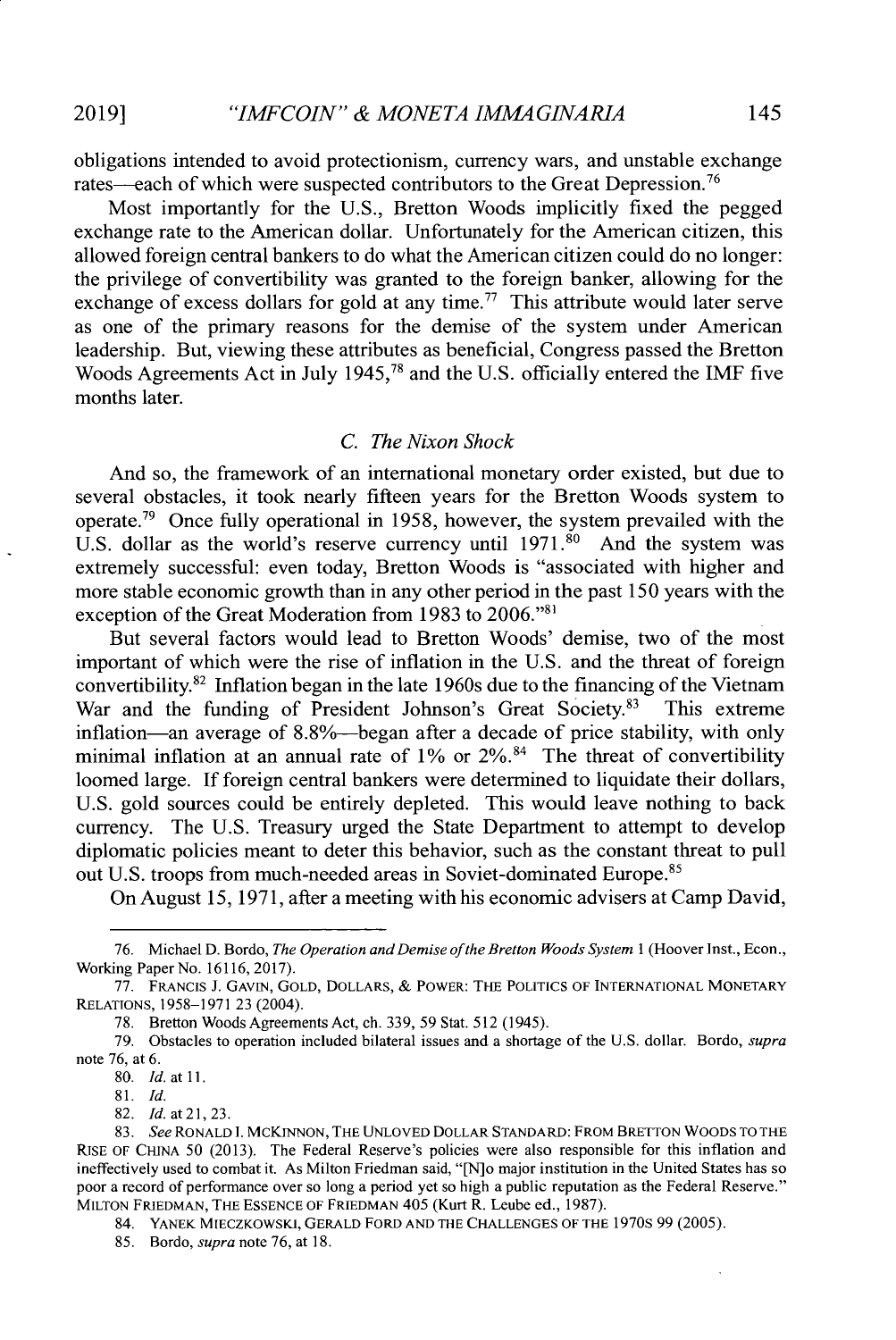President Nixon announced a ninety-day freeze on wages, prices, rents, and dividends; eliminated foreign convertibility; and ultimately removed the **U.S.** from the gold standard.<sup>86</sup> This would later be called the "Nixon Shock."<sup>87</sup> Nixon intended the announcement to be temporary; he meant it to be a negotiation tool to pressure other nations into revaluing their own currencies.<sup>88</sup> But after several failed negotiations and new economic policies, Congress officially removed the definition of the dollar in terms of gold from the statute.<sup>8</sup>9 The **U.S.** dollar had become, once again, a fiat currency.90 And it remains one today.

In removing the gold standard, the **U.S.** arguably violated the Articles of Agreement of the  $IMF<sub>1</sub><sup>91</sup>$  Regardless, all attempts to revive a fixed exchange rate failed, and **by** March **1973,** major currencies dangerously floated against each other.  $92$  Because of this change in American economic policy, Bretton Woods collapsed.

## **II. SPECIAL** DRAWING **RIGHTS**

**A** frequent source of speculation among IMIF observers, Special Drawing Rights (SDRs) have been both lauded as potential economic saviors and disregarded as entirely insignificant to individual nations and the international monetary order.<sup>93</sup> The truth may be somewhere in between, but any exploration of the future of SDRs—especially in the sphere of the cryptocurrency—requires a discussion of their basic functions,  $94$  as well as their principal uses.  $95$ 

## *A. The basic functions*

Before the Nixon Shock, but in recognition of the inadequacies of both gold and the **U.S.** dollar as reserve assets, the international community decided to create a

**91.** Detlev F. Vagts, Editorial Comment, *The Financial Meltdown and Its International Implications,* **103** AM. **J. INT'L** L. 684, 684 **(2009).**

*92. See* Peter M. Garber, *The Collapse of the Bretton Woods Fixed Exchange Rate System, in <sup>A</sup>* RETROSPECTIVE **ON** THE BRETTON WOODS SYSTEM: **LESSONS** FOR INTERNATIONAL MONETARY REFORM 461, 468 (Michael **D.** Bordo **&** Barry Eichengreen eds., **1993)** ("The realignments under the Smithsonian Agreements did not end the selling attacks—the massive acquisitions of official dollar claims did not cease until generalized floating began in March **1973.").**

93. *E.g.*, Ian Talley & David Gauthier-Villars, *Special IMF Money Considered*, WALL ST. J. (Nov. 4, 2011), https://www.wsj.com/articles/SB10001424052970203804204577016554222191164 https://www.wsj.com/articles/SB10001424052970203804204577016554222191164 [https://perma.cc/L62U-5LK5]; *e.g.,* Annie Lowrey, *So, what is a Special Drawing Right, anyway?,* FOREIGN POLICY: PASSPORT (Apr. 2, **2009,** 11:02 PM), http://foreignpolicy.com/2009/04/02/so-what-is-a-specialdrawing-right-anyway/ [https://perma.cc/589V-FXR9].

**<sup>86.</sup>** Exec. Order No. **11615, 36** C.F.R. *15727* **(1971);** THE **AMERICAN** ECONOMY: **A** HISTORICAL **ENCYCLOPEDIA 303** (Cynthia Clark Northrup **ed., 2003); RICHARD** H.K. VIETOR, How COUNTRIES **COMPETE:** STRATEGY, **STRUCTURE, AND GOVERNMENT IN** THE GLOBAL **ECONOMY** 222 **(2007).**

**<sup>87.</sup>** Exec. Order No. **11615, 36** C.F.R. **15727 (1971);** THE **AMERICAN** ECONOMY: **A** HISTORICAL **ENCYCLOPEDIA,** *supra* note **86,** at **303;** VIETOR, *supra* note **86,** at 222.

**<sup>88.</sup>** ELWELL, *supra* note **39,** at **13.**

**<sup>89.</sup>** Act of Oct. **19, 1976,** Pub. L. No. 94-564, **90** Stat. **2660 (1976).**

**<sup>90.</sup>** Notably, private gold ownership was allowed once again in the **U.S.** under President Ford. Act of Aug. 14, 1974, Pub. L. **93-373, 88** Stat. 445 (1974). The price of gold then skyrocketed in the **I** 970s, surging **2,300%** over nine years. SHAYNE MCGUIRE, HARD MONEY: **TAKING GOLD** TO **A** HIGHER INVESTMENT LEVEL 74 (2010).

<sup>94.</sup> *See infra* Part **II.A.**

*<sup>95.</sup> See infra* Part II.B.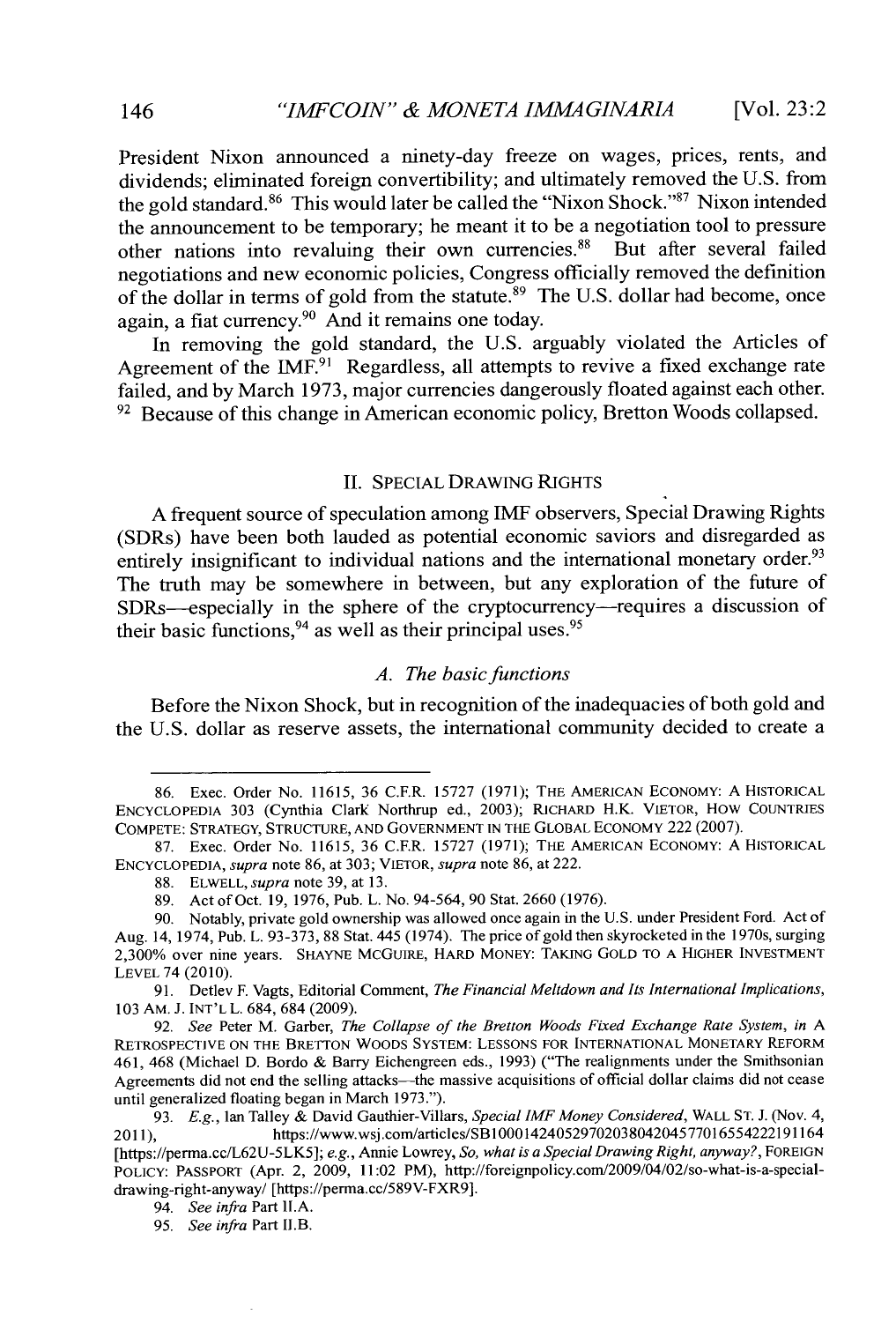new reserve asset, called Special Drawing Rights (SDRs), under the IMF.<sup>96</sup> At the **1967** annual meeting in Rio de Janeiro, the IMF conceived SDRs, intending them "to meet the need, as and when it arises, for a supplement to [gold and the **U.S.** dollar] **."7** The creators envisioned SDRs serving as a basic reform to correct Bretton Woods' increasingly-clear "failure to anticipate the enormous increase in capital mobility that . . . occurred."<sup>98</sup> To accomplish this, SDRs functioned as a reserve asset less dependent on American economic success and policy.<sup>99</sup> Governed by Article XXI of the Articles of Agreement, $100$  the value of one SDR was set to be equivalent to **0.888671** grams of fine gold, which was also the precise contemporaneous value of one U.S. dollar,<sup>101</sup> as the quasi-gold standard still held. But again, in the spirit of Scaruffi's *moneta immaginaria* and Keynes' "bancor," SDRs were merely money-of-account. $102$ 

Called "paper gold" by some,<sup>103</sup> SDRs were meant to increase global liquidity.<sup>104</sup> Immediately, commentators expected them to take on a prominent role in the international monetary order. Internal **CIA** documents from **1970** indicate the agency estimated that SDRs would account for about **10%** of total global liquidity within two years and could account for nearly **25%** of total global liquidity within ten years. $105$ 

But the new asset was not successful. Some attribute the shortcomings to the "restricted usability" of SDRs.<sup>106</sup> Others see their failure as coinciding with a lessfavorable shift in international attitudes toward world money.<sup>107</sup> Ultimately, the SDR gold valuation became entirely meaningless because convertibility was not an option.'<sup>08</sup>

So, in 1974, the IMF changed SDRs' valuation and instead determined their value daily, based upon a basket of currencies.<sup>109</sup> Sixteen different currencies-

*103. E.g., IME Vote Backs 'Paper Gold'Plan,* N.Y. **TIMES,** June 4, **1968,** at **61.**

**<sup>96.</sup>** CHRISTOPHER M.D. WILKIE, **SPECIAL** DRAwING RIGHTS: THE FIRST **INTERNATIONAL** MONEY **<sup>1</sup>** (2012). Much of this concern originated with a popular book that warned of a great reduction in international confidence in the **U.S.** dollar as a reserve asset. *See* ROBERT TRIFFIN, **GOLD AND THE** DOLLAR **CRISIS:** THE **FUTURE** OF CONVERTIBILITY **138 (1961).**

**<sup>97.</sup>** IMF, *Establishment ofa Facility Based on Special Drawing Rights in the International Monetary Fund and Modifications in the Rules and Practices ofthe Fund,* Annual Report **1968** (Apr. **1968).**

**<sup>98.</sup>** Robert Solomon, *The History of the SDR, in* THE **FUTURE** OF THE SDR **IN** LIGHT OF **CHANGES IN** THE **INTERNATIONAL FINANCIAL** SYSTEM **25, 25** (Michael Mussa et al. eds., **1996).**

**<sup>99.</sup>** Andrew Crockett **&** Morris Goldstein, *Strengthening the International Monetary System* **52** (IMF, Occasional Paper No. **50, 1987).**

**<sup>100.</sup>** Articles of Agreement of the IMF, Art. XXI, **60** Stat. 1401, 2 **U.N.T.S. 39** (adopted July 22, 1944) (amended **2016).**

**<sup>101.</sup> JAMES** M. BOUGHTON, **SLENT REVOLUTION:** THE **INTERNATIONAL** MONETARY **FUND, 1979- 1989 950** (2001).

<sup>102.</sup> See Stability in a Multiple Reserve-Asset System, in THE FUTURE OF THE SDR IN LIGHT OF **CHANGES IN** THE **INTERNATIONAL** FINANCIAL SYSTEM **122, 158** (Michael Mussa et al. eds., **1996).**

<sup>104.</sup> WILKIE, *supra* note **96,** at **35.**

**<sup>105.</sup>** Memorandum from Directorate of Intelligence on Special Drawing Rights (Sept. **1970)** (declassified Oct. **31, 2011)** (on file with the **CIA** Library).

**<sup>106.</sup>** Crocket **&** Goldstein, *supra* note **99,** at *53.* Countries are restricted in the use of their SDRs to pay their deficits. SUBRATA GHATAK **&** Jost R. SANCHEZ-FUNG, MONETARY ECONOMICS **IN DEVELOPING** COUNTRIES 241 **(3d** ed. **2007).**

**<sup>107.</sup>** WILKIE, *supra* note **96,** at *35.*

**<sup>108.</sup>** BOUGHTON, *supra* note **101.**

**<sup>109.</sup>** IMF, *International Financial Statistics* **(Jan. 2015).**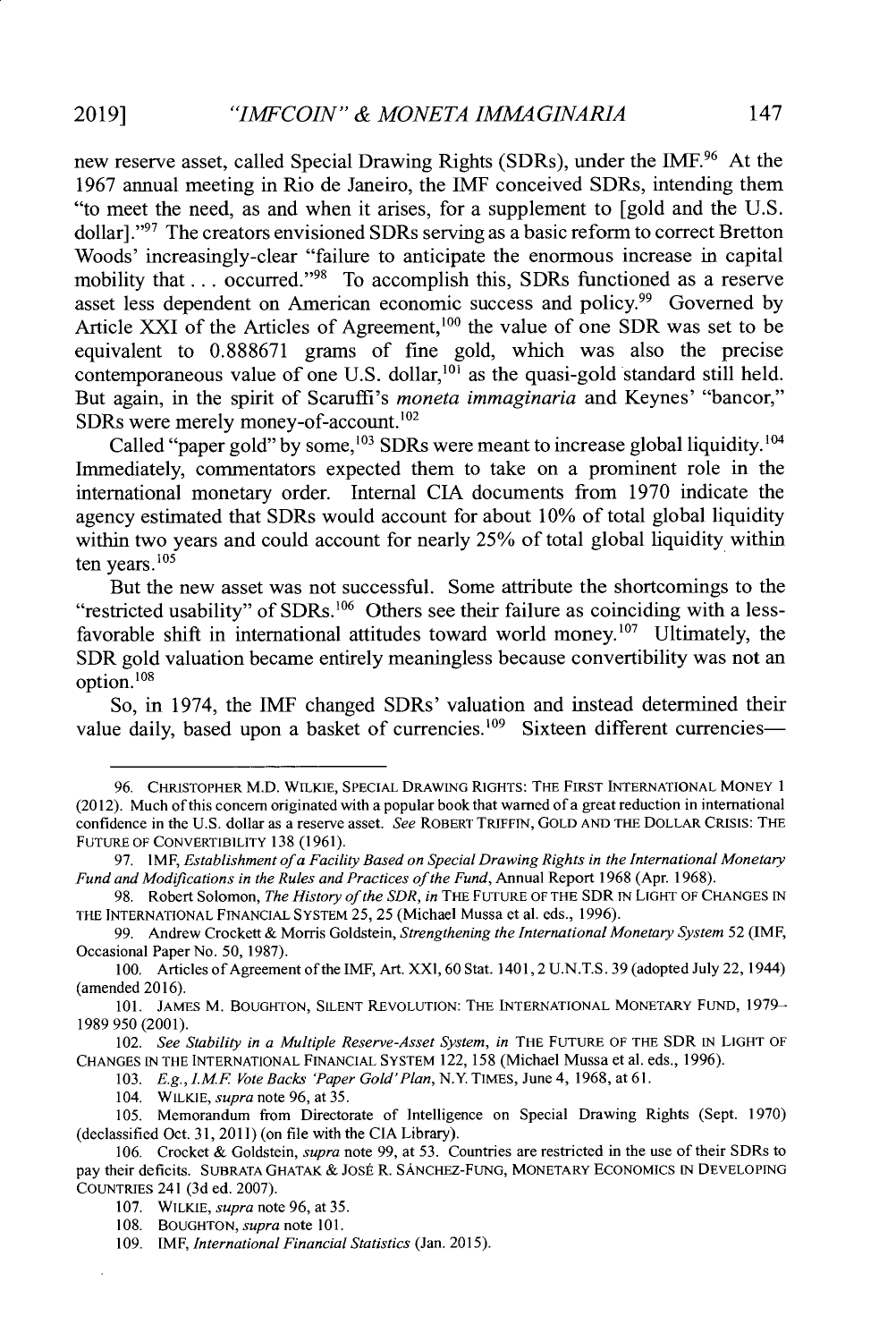including the **U.S.** dollar, Deutsche mark, Swedish krona, Japanese yen, and South African rand—initially composed this basket.<sup>110</sup> These currencies were chosen because they accounted for at least **1%** of world trade from **1968** until **1972. "'** The IMF decided to review the method of this valuation every five years.<sup>112</sup> The current composition of the SDR is as follows: **U.S.** dollar (41.73%); Euro **(30.93%);** Chinese renminbi **(10.92%);** Japanese yen **(8.33%);** and Pound sterling **(8.09%).113**

# *B. Past uses*

The IMF is authorized to allocate SDRs to its members in proportion to their IMF quotas.<sup>114</sup> General allocations are determined by the IMF Board of Governors for periods of up to five years.<sup>115</sup> But it is notable that general allocations have happened only three times, and each was related to a crisis of confidence in the **U.S.** dollar.

**1.** Early 1970s

The first allocation of SDRs took place shortly after their creation. In **1969,** the **IMF** approved the allocation of SDR **9.5** billion over a three-year period."' The IMF intended this allocation to curb the excessive international reliance on the very unreliable U.S. dollar—the original purpose of the SDR.<sup>117</sup> But almost immediately after the Nixon Shock occurred, the quasi-gold standard was eliminated, and floating exchange rates dominated the international monetary order.<sup>118</sup>

#### 2. **1979**

Still struggling from the economic policies of an earlier decade, the **U.S.** experienced inflation to the tune of 9.5% in October 1979.<sup>119</sup> Domestic interest rates rose steeply.<sup>120</sup> The IMF—already broken from the gold standard and adopting the

**<sup>110.</sup>** *IMF, Activities of the Fund,* Annual Report 1974, at **51** (Sept. 1974).

**<sup>111.</sup> GEORGE D.** HOLLIDAY, **CONG.** RESEARCH SERV., OPEC's PROPOSAL TO **PEG** THE PRICE OF OIL EXPORTS TO **SPECIAL DRAWING** RIGHTS 2 **(1977).**

*<sup>112.</sup> See IMF, Making the Global Economy Work for All,* Annual Report 2002 (2002).

**<sup>113.</sup>** Press Release, International Monetary Fund, IMF Executive Board Completes the **2015** Review of SDR Valuation (Dec. **1, 2015).** The daily value is posted on the IMF's website. *SDR Valuation, IMF,* http://www.imf.org/external/np/fin/data/rms\_sdrv.aspx [https://perma.cc/T7UZ-NF5Z] (last visited Nov. 17, **2017).**

<sup>114.</sup> Articles of Agreement of the IMF, Art. XV, **§ 1, 60** Stat. 1401, 2 **U.N.T.S. 39** (adopted July 22, 1944) (amended **2016)** ("To meet the need, as and when it arises, for a supplement to existing reserve assets, the Fund is authorized to allocate special drawing rights in accordance with the provisions of Article XVIII to members that are participants in the Special Drawing Rights Department."); Articles of Agreement of the IMF, Art. XVIII, **60** Stat. 1401, 2 **U.N.T.S. 39** (adopted July 22, 1944) (amended **2016).**

**<sup>115.</sup>** The last general allocation was made in **2016.** IMF, *The Case for a General Allocation ofSDRs During the Eleventh Basic Period,* SDR Allocation (May **2016).**

**<sup>116.</sup>** Montek Singh Ahluwalia, *SDR Allocations and the Present Articles of Agreement, in* THE **FUTURE** OF THE SDR **IN** LIGHT OF **CHANGES IN** THE **INTERNATIONAL** FINANCIAL SYSTEM **88, 90** (Michael Mussa et al. eds., **1996).**

*<sup>117.</sup> See id. at* **91.**

*<sup>118.</sup> See id.*

**<sup>119.</sup>** Marvin Goodfriend **&** Robert **G.** King, *The Great Inflation Drift, in* THE **GREAT INFLATION:** THE REBIRTH OF MODERN **CENTRAL BANKING 181,** 200 (Michael **D.** Bordo **&** Athanasios Orphanides eds., **2013).**

*<sup>120.</sup> October 6, 1979* (Fed. Res. Bank of San Francisco, Economic Letter No. 2004-35, 2004).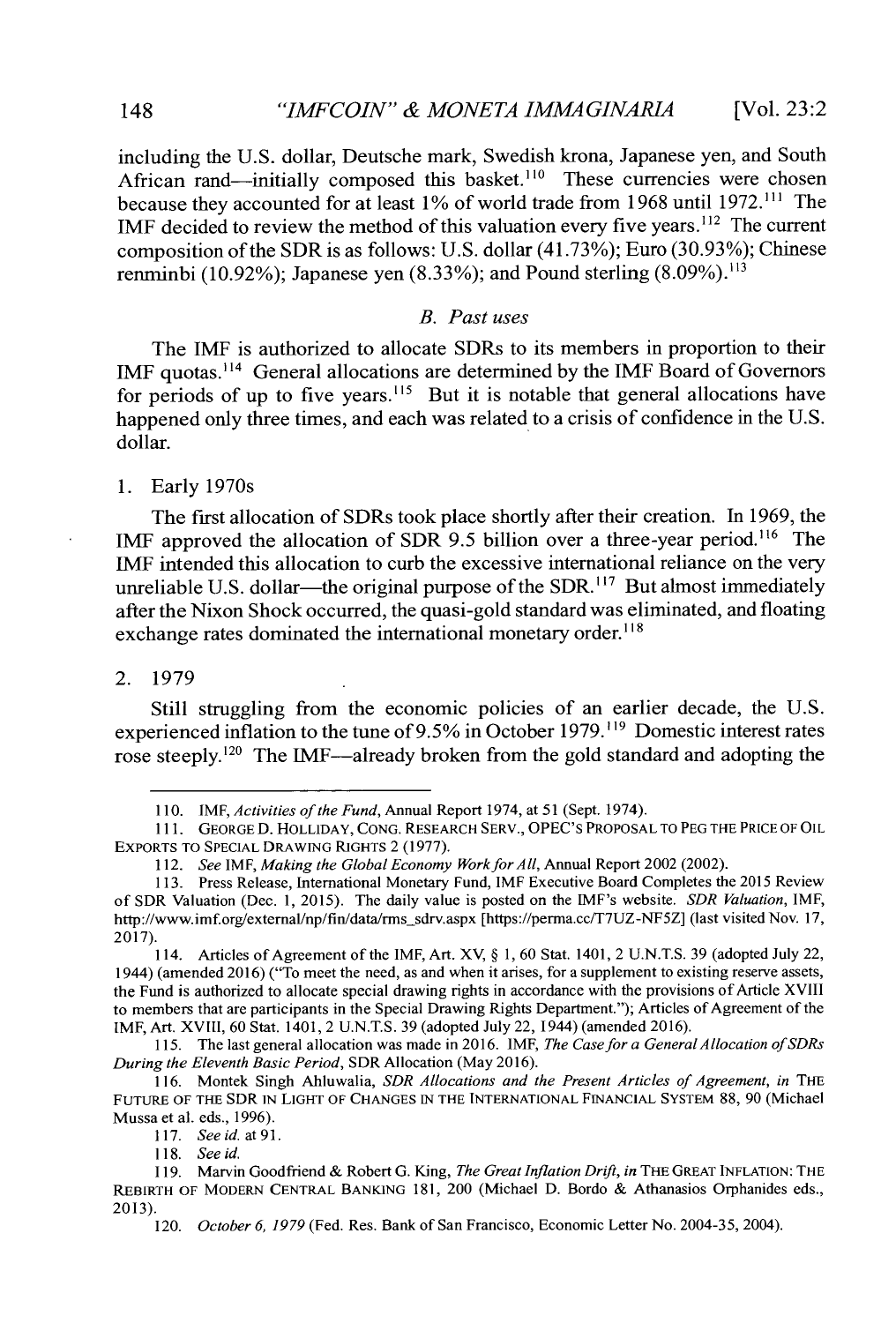currency basket model—allocated SDR 12 billion over a three-year period.<sup>121</sup> This allocation was significant: The volume of transactions in SDRs rose, and the acceptability of the SDR as a reserve asset grew.12 2 And so, **by 1990, 80%** of SDRs were held by IMF members.<sup>123</sup>

#### **3. 2009**

But the use and prominence of the SDR decreased as the value and stability of the **U.S.** dollar increased. In **2009,** however, in response to the beginnings of the Great Recession, the IMF again issued another SDR allocation: a special one-time allocation of SDR 21.5 billion,<sup>124</sup> more than had ever been allocated in the past. The 2009 allocation was even encouraged by the U.S. Treasury.<sup>125</sup> And with the SDR's apparent reemergence as a valuable world asset, China and other emerging economies pounced, calling for a decreased role in the value of the U.S. dollar.<sup>126</sup> The IMF eventually seemed to concede, and Chinese currency is now included in the SDR's basket. $127$ 

## III. **SPECIAL** DRAWING RIGHTS **AS A** CRYPTOCURRENCY

Christine Lagarde,128 Managing Director of the IMF, noted in September of **2017** that the SDR may have a future as a cryptocurrency:

[H]ow will [cryptocurrencies] change central banking over the next generation? That is the focus of my remarks today. . **..** [C]itizens may one day prefer virtual currencies, since they potentially offer the same cost and convenience as cash-no settlement risks, no clearing delays, no central registration, no intermediary to check accounts and identities. **If** privately issued virtual currencies remain risky and unstable, citizens may even call on central banks to provide digital forms of legal tender. **. . .** The remit of central banks will grow, and with it, perhaps, public scrutiny and political pressures. Independence—at least to set monetary policy—will need further defenses and require even clearer communication.. **.. I** am convinced that the IMF has a strong role to play in this respect. But the Fund will also have

**127.** Press Release, *supra* note **13.**

**<sup>121.</sup>** Ahluwalia, *supra* note **116,** at **92-93.**

<sup>122.</sup> BOUGHTON, *supra note* **101,** at **928.** Acceptability of the SDR as a global asset is largely attributed to an amendment to the Articles in the 1980s that allowed transactions of the SDR to occur without prior approval of the IMF. *Id.* at **933.**

**<sup>123.</sup> BOUGHTON,** *supra note* **101,** at 928.

<sup>124.</sup> Press Release, International Monetary Fund, **IMF** Governors Formally Approve **US\$250** Billion General SDR Allocation (Aug. **13, 2009).**

**<sup>125.</sup>** Heidi **N.** Moore, *Geithner: Down With the Dollar Up With the ... SDR?,* WALL **ST. J.** (Mar. **25, 2009),** https://blogs.wsj.com/deals/2009/03/25/geithner-down-with-the-dollar-up-with-thesdr/ [https://perma.cc/B76K-KEDH].

**<sup>126.</sup>** Andrew Batson, *China Takes Aim at Dollar,* WALL **ST. J.** (Mar. 24, **2009),** https://www.wsj.com/articles/SB123780272456212885 [https://perma.cc/N4H6-X8SH].

**<sup>128</sup>** It is worth noting that Lagarde is a controversial figure and has encountered legal troubles in the past. *E.g.,* Tyler Durden, *The DSKing Of Christine Lagarde: Someone Wants to Eliminate the Head of the IMF,* ZEROHEDGE (Dec. **17, 2015, 3:15** PM), http://www.zerohedge.com/news/2015-12-17/dsking-christinelagarde-someone-wants-eliminate-head-imf [https://perma.cc/PSS4-DACJ].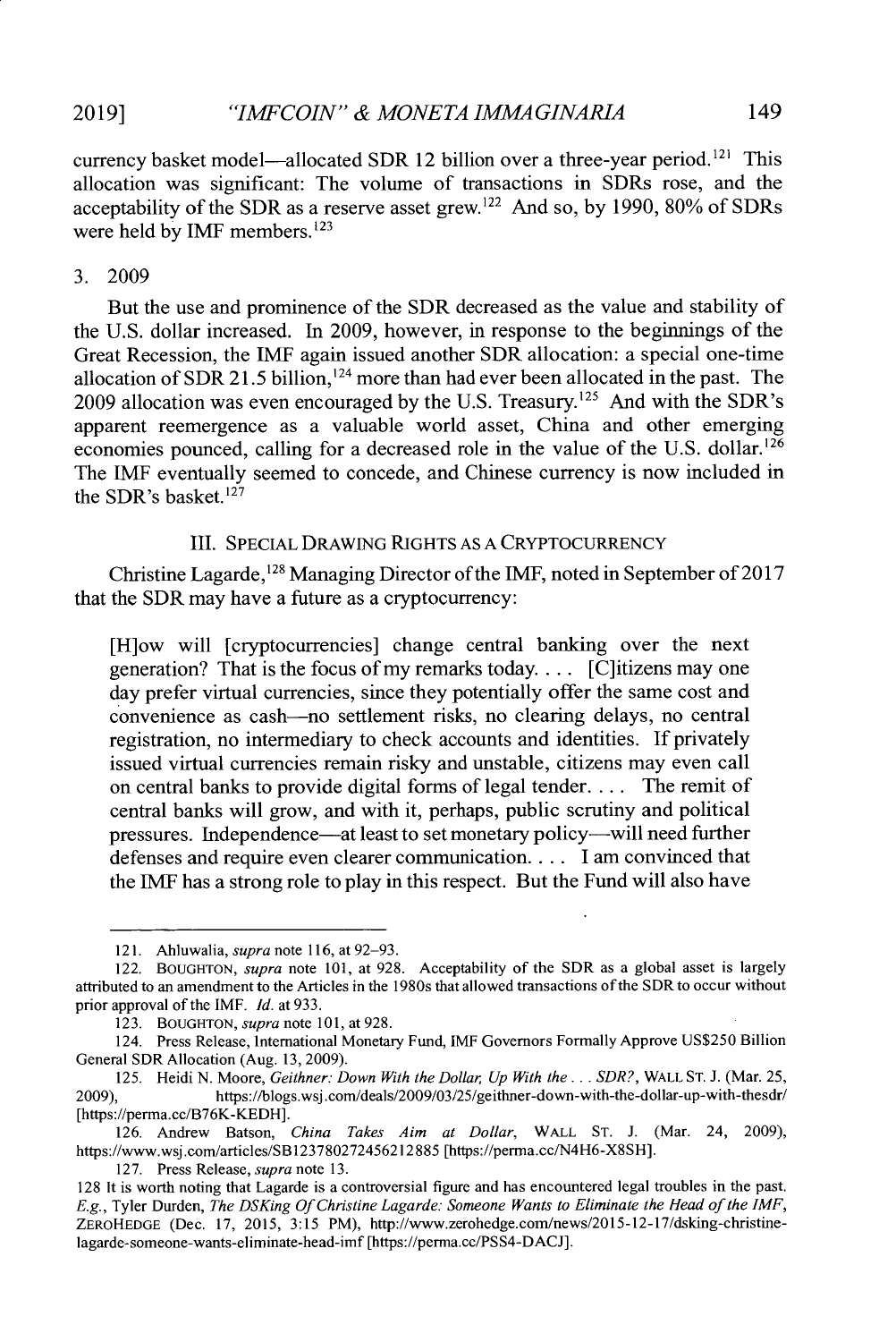to be open to change, from bringing new parties to the table, to considering a role for a digital version of the SDR. <sup>12</sup><sup>9</sup>

The seemingly-small world of cryptocurrency academics, traders, and enthusiasts all responded excitedly.<sup>130</sup> And speculation abounded. But through all the excitement, two possibilities for a cryptocurrency-incorporation within the framework of the SDR emerge: **(1)** the total redefinition of the SDR as its own unique cryptocurrency; and (2) the inclusion of a specific cryptocurrency in the SDR's basket of currencies.

#### *A. Redefining the SDR entirely as a unique cryptocurrency*

**A** unique cryptocurrency would essentially be akin to a fiat currency. This cryptocurrency—which James Mackintosh refers to as "IMFCoin"<sup>131</sup>—would be in the spirit of Scaruffi's *moneta immaginaria* and Keynes' "bancor." It would truly be a mere money-of-account because its tracking and establishment would exist only on the blockchain, which is essentially a digital ledger.<sup>132</sup>

Mackintosh posits that the "IMFCoin" would bring the SDR back into prominence and supplant the U.S. dollar as the primary currency of world trade.<sup>133</sup> He asserts that the use of the "IMFCoin" would "speed global growth,"<sup>134</sup> and that the IMF would have more power as a central bank to issue currency to meet the needs of the international monetary system.<sup>135</sup>

But the "IMFCoin"-at least as it would exist **in** this scenario-would run counter to the entire concept that has driven the success of modem commercial cryptocurrencies. Where Bitcoin and others seek to flee the control of the central bank and bankers' whisks and whims, "IMFCoin" would be controlled by one of the most nefarious and criticized international organizations.<sup>136</sup> And relatedly, its value-arbitrarily set **by** the central bank and bankers-would be backed **by** public and international trust in the organization that is the IMF. But the IMF's track record on that front is not stellar. $137$ 

## *B. Including a specific cryptocurrency in the SDR* ' *basket*

**A** potentially more plausible alternative to a complete redefinition of the SDR as a cryptocurrency is the inclusion of a specific cryptocurrency in the basket of currencies which constitute the SDR. The review of which currencies constitute the

**<sup>129.</sup>** Lagarde, *supra note* **15.**

*<sup>130.</sup> E.g.,* Samburaj Das, *IMF's Lagarde Warns Bank: Cryptocurrencies Will Bring "Massive Disruptions",* CRYPTOCOINSNEWS.COM (Oct. **13, 2017),** https://www.cryptocoinsnews.com/imfs-lagardewarns-banks-cryptocurrencies-will-bring-massive-disruptions/ [https://perma.cc/4LWZ-GM4G].

**<sup>131.</sup>** Mackintosh, *supra* note **16.**

*<sup>132.</sup> See generally* **DON** TAPscOTr **&** ALEX **TAPSCOTT, BLOCKCHAIN REVOLUTION:** HOW **THE TECHNOLOGY** BEHIND **BITCOIN IS CHANGING MONEY,** BusINEss, **AND** THE WORLD **(2016).**

**<sup>133.</sup>** Mackintosh, *supra* note **16.**

<sup>134.</sup> *Id.*

*<sup>135.</sup> Id.*

*<sup>136.</sup> See generally* **EDWIN** M. **TRUMAN, A** STRATEGY FOR IMF REFORM **(2006).**

**<sup>137.</sup>** *See, e.g.,* Ana Eiras, *IMF and World Bank Intervention: A Problem, Not a Solution,* HERITAGE FOUND. (Sept. 17,2003), http://www.heritage.org/monetary-policy/report/imf-and-world-bank-interventionproblem-not-solution [https://perma.cc/6E4V-SXQW].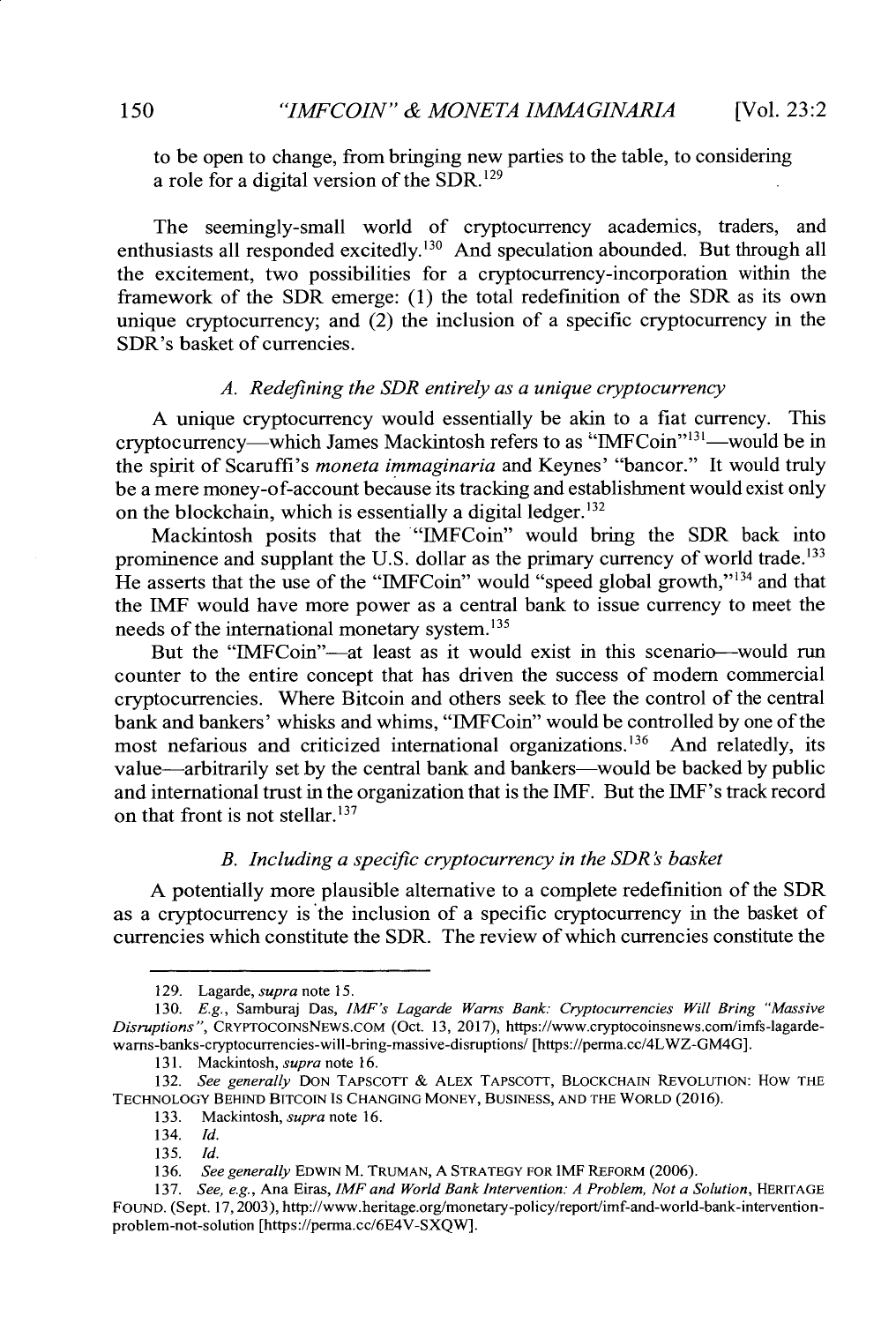basket occurred most recently in **2015,1'3** and the next review will happen in **2021.139 If,** in **2021,** the **IMF** were to embrace a specific cryptocurrency, then it would expand the basket from the current five currencies to six currencies and redistribute their values accordingly. The question then becomes: which cryptocurrency does the IMF choose?

Historically, the IMF has looked to include currencies that constitute a significant part of world trade.<sup>140</sup> In 2016, world merchandise exports were valued at \$15.46 trillion, and exports of world commercial services were valued at **\$4.77** trillion, <sup>14</sup> 1 totaling **\$20.23** trillion. Perhaps the IMF would naturally be drawn to the most valuable cryptocurrency, which-at the moment-happens to be the popular Bitcoin. Bitcoin reached a market capitalization in December **2017** at nearly **\$350** billion,  $142$  or approximately 2.2% of world trade value.<sup>143</sup> But for the real insight, the IMF may need to look to Bitcoin's transaction volume, which in December **2017** was approximately \$3.6 billion per day,<sup>144</sup> which, if that daily transaction value held year-round, equals approximately 6.2% of world trade value.<sup>145</sup>

These two statistics, however, will undoubtedly change **by** the IMF's next review in 2021. **And** if the current trajectory holds, then Bitcoin's position will be favorable. Dennis **A.** Porto, a Harvard academic, believed in **2017** that Bitcoin's price could be over  $$100,000$  per coin by then.<sup>146</sup> And more retailers-like Overstock.com—are beginning to accept Bitcoin payments.<sup>147</sup> If this trend continued, then Bitcoin's daily transaction value would greatly increase.

But the trajectory is unlikely to hold. There are several reasons for this. First, Bitcoin is famously volatile. Some have already warned that its volatility makes its actual use as a currency impossible.<sup>148</sup> Second, other cryptocurrencies like Ethereum and Ripple may surpass Bitcoin in value and public trust.<sup>149</sup> Finally,

143. This is calculated in terms of **2016** world trade value.

*145.* Again, this is calculated in terms of **2016** world trade value.

**<sup>138.</sup>** Press Release, *supra* note **113.**

**<sup>139.</sup>** *Id.*

*<sup>140.</sup> See, e.g.,* HOLLIDAY, *supra* note **111.**

**<sup>141.</sup> WORLD TRADE ORGANIZATION, WORLD TRADE STATISTICAL REvIEw 2017 19 (2017),** https://www.wto.org/english/res\_e/statis\_e/wts2017\_e/WTO\_Chapter\_03\_e.pdf **3DCN].**

*<sup>142.</sup> Bitcoin,* COINMARKETCAP (Dec. **7, 2017),** https://coinmarketcap.com/currencies/bitcoin/ [https://perma.cc/3J48-5V6N].

*<sup>144.</sup> Bitcoin Estimated Transaction Volume USD,* **QUANDL** (Dec. **7, 2017),** https://www.quandl.com/data/BCHAIN/ETRVU-Bitcoin-Estimated-Transaction-Volume-USD [https://perma.cc/2D4C-629P].

<sup>146.</sup> Interview **by** Frank Chaparro with Dennis **A.** Porto (Aug. **7, 2017),** http://uk.businessinsider.com/bitcoin-price-and-moores-law-2017-8?r-US&IR=T [https://perma.cc/5N6W-**SSN9].**

<sup>147.</sup> Cade Metz, *Overstock.com Becomes First Major Retailer to Accept Bitcoin Worldwide,* WIRED (Sept. **11,** 2014), https://www.wired.com/2014/09/overstock-com-becomes-first-major-retailer-acceptbitcoin-worldwide/ [https://perma.cc/HMD6-MVYG]; The Bitcoin Foundation, *#Bitcoin2014-Keynote Address, "500 Years of Liberalism" by Dr. Patrick Byrne,* **CEO** of Overstock.com, YOUTUBE (May 20, 2014), https://www.youtube.com/watch?v=1--zHVO3Cik [https://perma.cc/VW7Z-4H4J].

<sup>148.</sup> *E.g.,* Neil Gandal **&** Hanna Halaburda, *Competition in the Cryptocurrency Market 10* (Bank of Canada, Working Paper No. 2014-33, 2014).

<sup>149.</sup> **E.g.,** Laignee Barron, *5 Bitcoin Rivals That Are Rapidly on the Rise,* **FORTUNE** (Dec. 4, **2017),** http://fortune.com/2017/12/04/bitcoin-ethereum-cryptocurrency-blockchain/ RM9C].